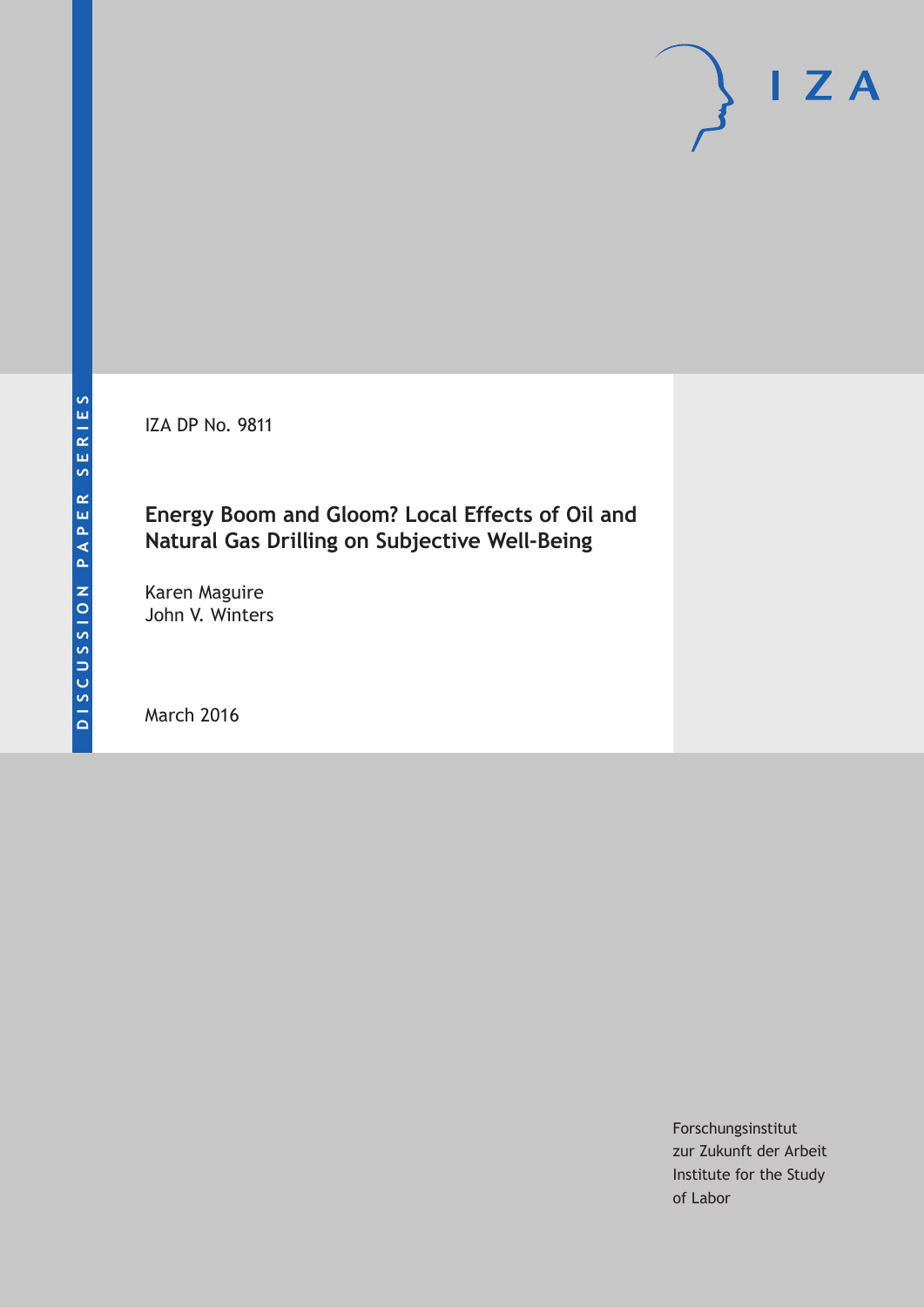# **Energy Boom and Gloom? Local Effects of Oil and Natural Gas Drilling on Subjective Well-Being**

### **Karen Maguire**

*Oklahoma State University* 

### **John V. Winters**

*Oklahoma State University and IZA* 

### Discussion Paper No. 9811 March 2016

IZA

P.O. Box 7240 53072 Bonn Germany

Phone: +49-228-3894-0 Fax: +49-228-3894-180 E-mail: iza@iza.org

Any opinions expressed here are those of the author(s) and not those of IZA. Research published in this series may include views on policy, but the institute itself takes no institutional policy positions. The IZA research network is committed to the IZA Guiding Principles of Research Integrity.

The Institute for the Study of Labor (IZA) in Bonn is a local and virtual international research center and a place of communication between science, politics and business. IZA is an independent nonprofit organization supported by Deutsche Post Foundation. The center is associated with the University of Bonn and offers a stimulating research environment through its international network, workshops and conferences, data service, project support, research visits and doctoral program. IZA engages in (i) original and internationally competitive research in all fields of labor economics, (ii) development of policy concepts, and (iii) dissemination of research results and concepts to the interested public.

IZA Discussion Papers often represent preliminary work and are circulated to encourage discussion. Citation of such a paper should account for its provisional character. A revised version may be available directly from the author.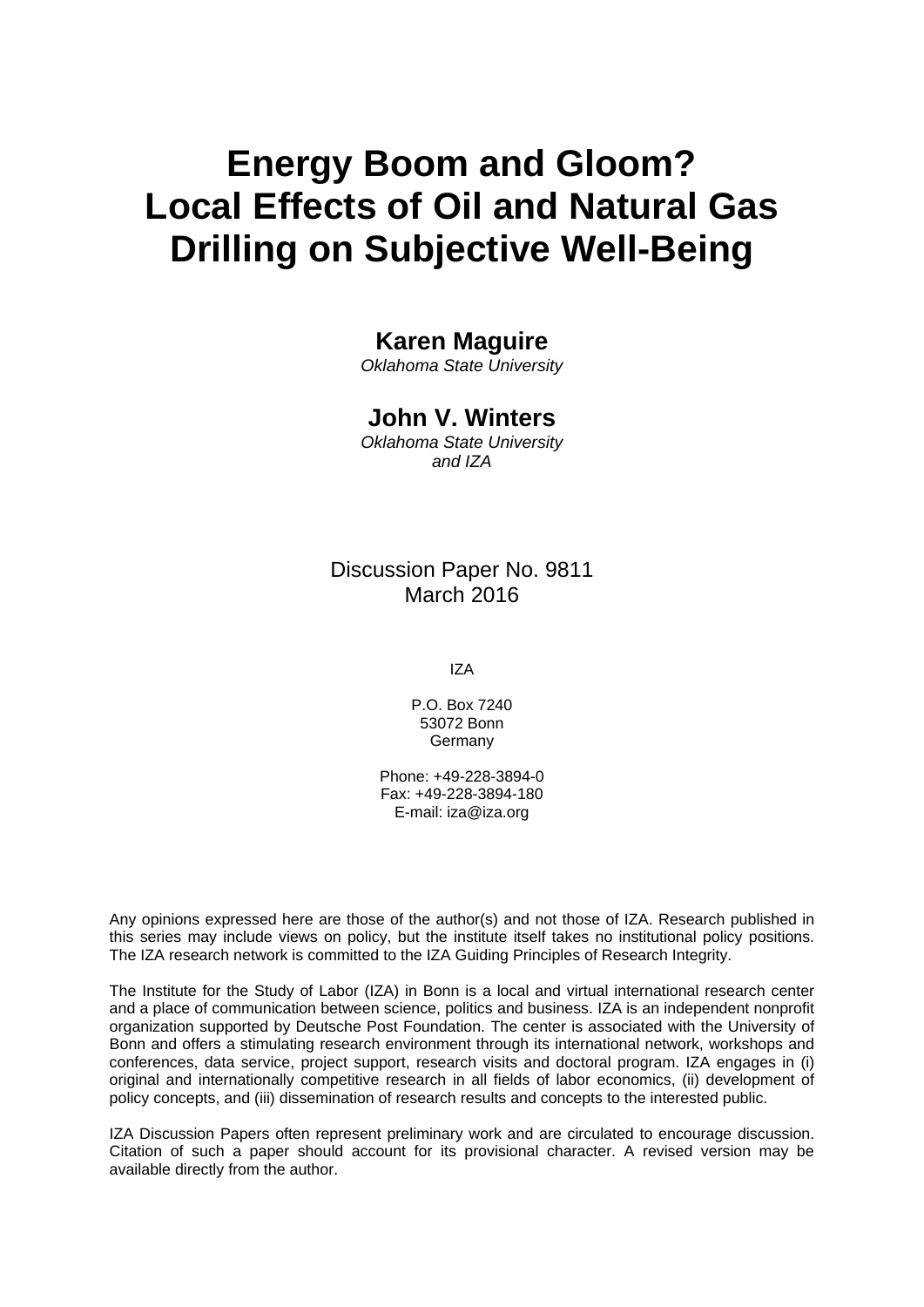IZA Discussion Paper No. 9811 March 2016

# **ABSTRACT**

# **Energy Boom and Gloom? Local Effects of Oil and Natural Gas Drilling on Subjective Well-Being\***

The United States experienced a considerable increase in oil and natural gas extraction in recent years due to technological advancements including horizontal drilling and hydraulic fracturing. Increased energy development likely creates both benefits and costs, but the net effects for local residents are not well understood. This paper examines effects of conventional and horizontal oil and natural gas drilling in Texas on subjective assessments of life-satisfaction and bad mental health days for nearby residents. Horizontal drilling has statistically significant deleterious effects on well-being, but the effects are driven by the Dallas-Fort Worth (DFW) metropolitan area, an area with both very high levels of horizontal drilling and a large urban population.

JEL Classification: I10, Q40

Keywords: energy, drilling, subjective well-being, mental health, natural gas, environment

Corresponding author:

 $\overline{a}$ 

John V. Winters Department of Economics and Legal Studies Oklahoma State University 331 Business Building Stillwater, Oklahoma 74078 USA E-mail: jvwinte@okstate.edu

<sup>\*</sup> Funding to purchase the data used in this research was provided by the Oklahoma State University Department of Economics and Legal Studies. All findings are those of the authors and do not necessarily represent the opinions of the University, the Department, or any other parties.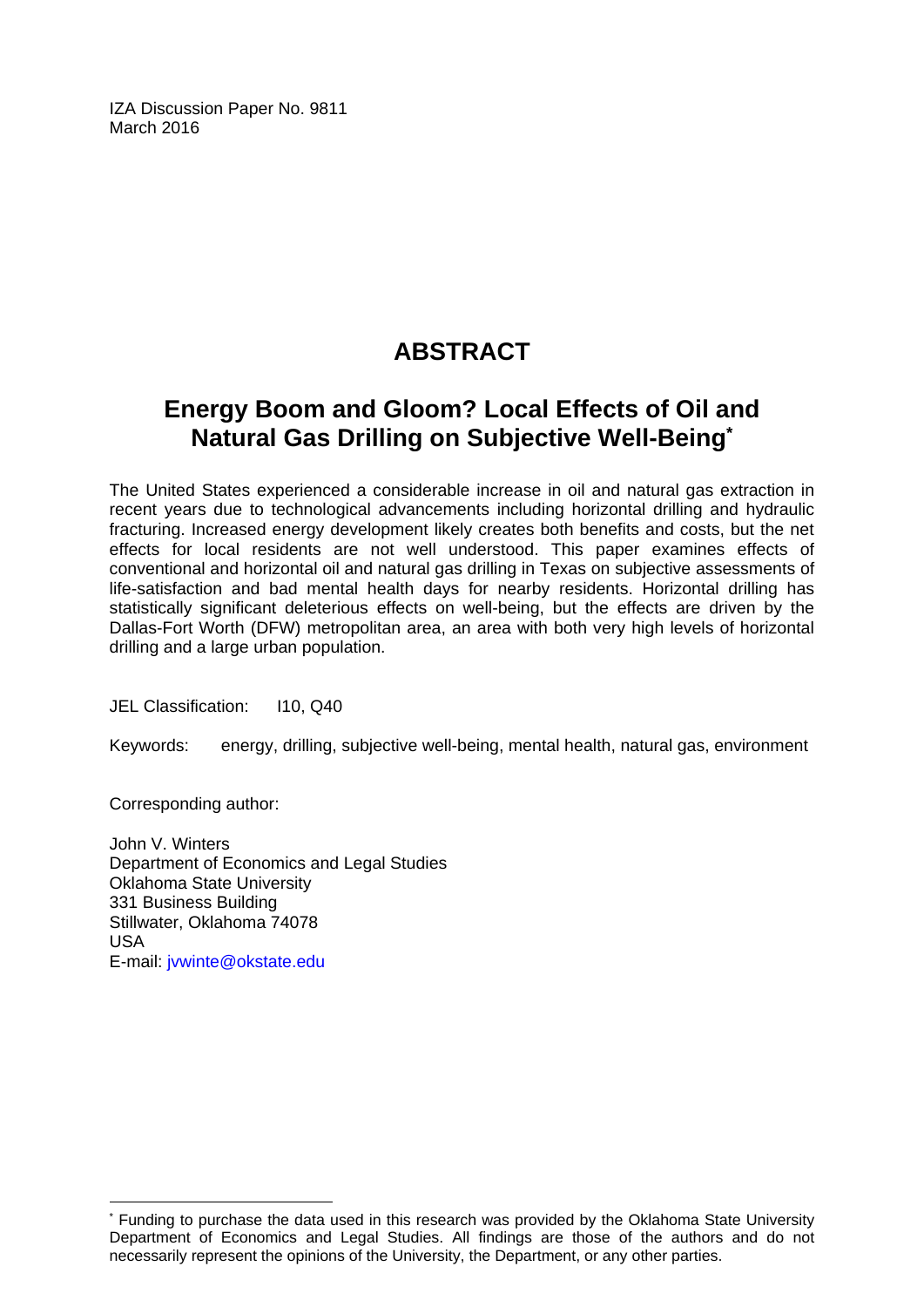#### **1. Introduction**

Implementation of horizontal drilling and hydraulic fracturing technologies has led to a resurgence in oil and natural gas production in the United States (Weinstein 2014).<sup>1</sup> This has increased development activity in energy rich states, including Texas (Brown 2014). As of 2014, Texas dominated all other states in oil and gas production, ranking first for both oil and natural gas produced. Texas is also the top state in terms of proved oil reserves, largely from shale and tight oil formations, which require hydraulic fracturing technology for extraction (EIA Texas 2014). In addition, Texas contributed 29 percent of U.S. natural gas production, again largely from shale resources (EIA 2014; EIA Texas 2014). The increase in production is matched by an increase in wells drilled. In 2005, Texas oil and natural gas producers drilled approximately 12,000 wells; this increased to approximately 17,000 in 2008.<sup>2</sup> While there was a decline after 2008, drilling rebounded quickly; see Figure 1 (Texas RRC 2015).

In this paper, we examine the role of oil and gas development on subjective well-being (SWB) across Texas. Previous literature has examined the local economic impacts of oil and gas development, with mixed results (Kinnaman 2011; Muehlenbachs et al. 2015; Munasib and Rickman 2015; Paredes et al. 2015; Weber 2012, 2014). Rather than focusing on the potential for local spillovers from increased employment and income in the energy sector, this paper examines the effects on individuals' SWB. There is potential for positive impacts due to increased income both within the energy sector and in supporting sectors from increased oil and gas development activity. However, there are also potential negative impacts due to increased road noise and

<sup>&</sup>lt;sup>1</sup> Horizontal drilling and hydraulic fracturing technologies have existed for decades. The combined use of these technologies led to the "shale revolution", which started in the Barnett Shale in Texas in 1998 and spread across the U.S. in the mid-2000s (Fitzgerald 2013). Throughout this paper, the term horizontal drilling refers to the combined use of these technologies.

<sup>2</sup> Wells drilled include oil and natural gas wells and dry holes.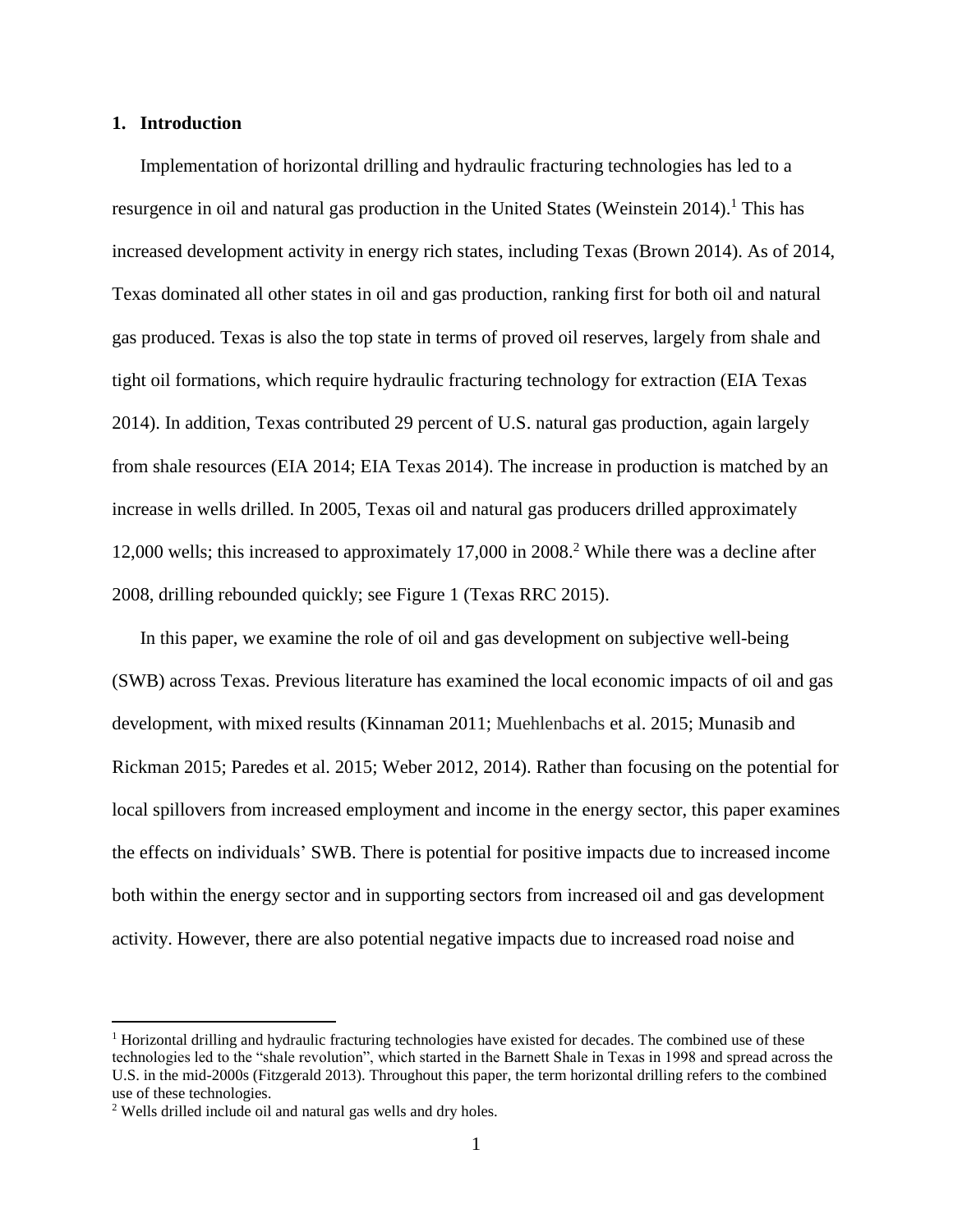congestion, earthquakes, and potential environmental impacts including noise, air, and water pollution from drilling, chemical injections, and wastewater disposal (Ellsworth 2013; Fry et al. 2015; Keranen et al. 2014; Wang et al. 2014).<sup>3</sup> In order to determine whether oil and gas drilling is having a net positive or negative effect, we examine the effects of county level oil and gas drilling activity on individual subjective well-being measures from 2005 through 2010, a period of heightened oil and gas development in Texas.

Texas has long been a major oil and gas producer in the United States. Hydraulic fracturing technology has allowed it to access once economically infeasible resources, both oil and natural gas. This has substantially increased proved reserves and led to significant development, particularly in the Eagle Ford and Barnett Shale Plays and the Permian Basin areas of Texas (EIA Texas 2014). Due to the nature of the technology, hydraulically fractured (horizontal) wells require a larger footprint during the drilling process for the storage of water used in the fracturing process. This may increase road noise and congestion. In addition, environmental concerns particularly regarding water quality are centered on hydraulically fractured rather than conventional wells (Fitzgerald 2013). In this analysis, we consider separately the effects of conventional and horizontally drilled wells in order to determine if there are differential impacts from the two types of drilling. We also examine separate sub-samples of geographic areas within Texas, an important consideration given that both population and drilling are unequally dispersed across the state.

Previous researchers have shown differences in SWB across areas of the U.S. (Oswald and Wu 2010, 2011; Sander 2011; Glaeser et al. 2016; Winters and Li 2016). Oswald and Wu (2010) show that state SWB differentials correlate with hedonic quality of life rankings. Other

<sup>&</sup>lt;sup>3</sup> Increases in earthquake activity have been tied to injection wells, which are used to inject waste water that is produced by the hydraulic fracturing process.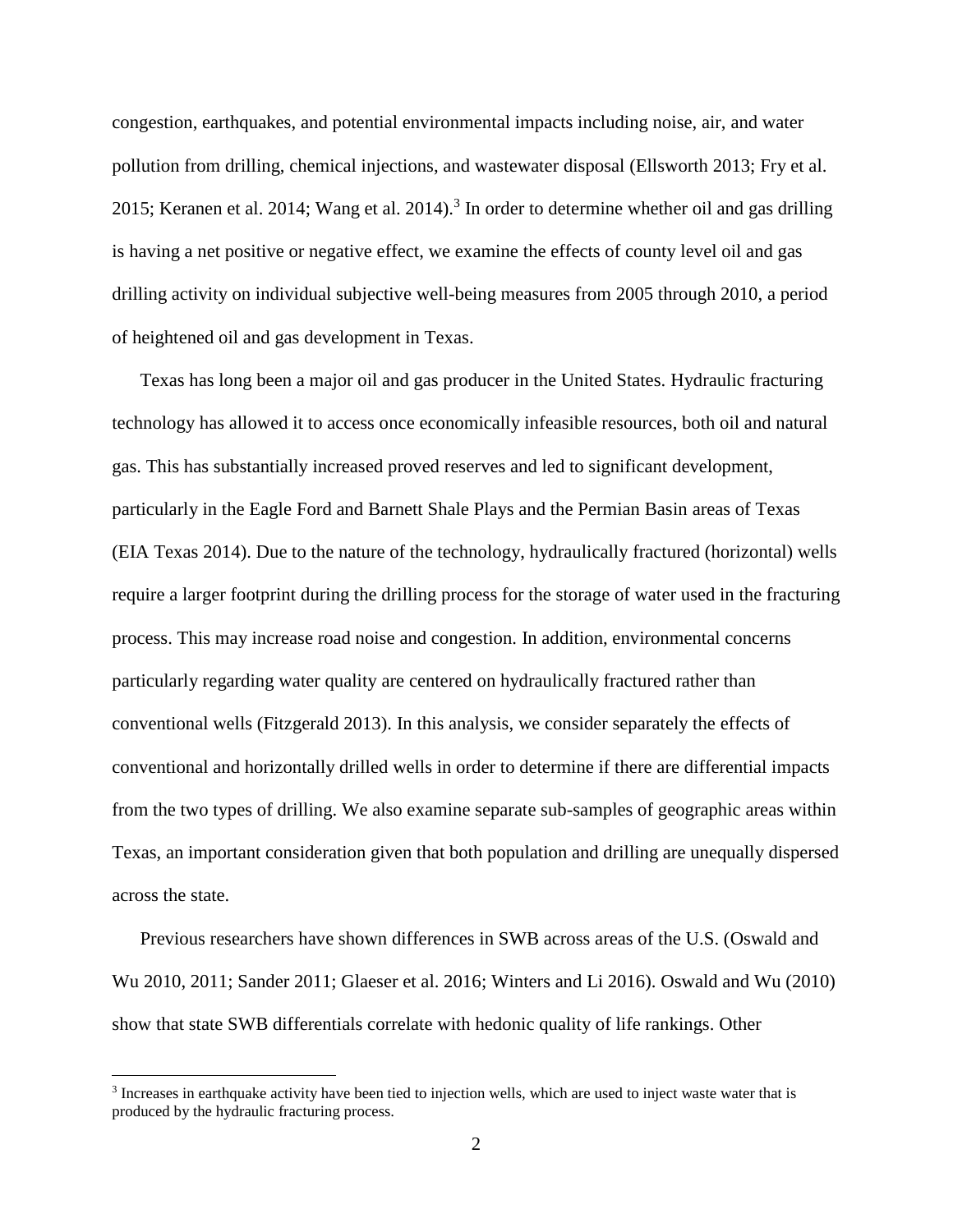researchers have examined effects of various environmental factors. For example, reductions in air pollution, increases in green space, ecosystem preservation, and other environmental improvements have been found to increase SWB (Abdallah et al. 2008; Ambrey and Fleming 2014; Brereton et al. 2008; Cuñado and Pérez de Gracia, 2013; Moro et al. 2008; Smyth et al. 2008; Vemuri and Costanza 2006; Welsch 2006). Researchers have also examined SWB relationships with individual characteristics such as income, employment status, education, marital status, presence of children, age, sex, race, and ethnicity (Clark and Oswald 1994; Winkelmann and Winkelmann 1998; Gardner and Oswald 2007; Oswald and Wu 2011; MacKerron 2012). In general, SWB exhibits expected relationships with income and employment, at least cross-sectionally.<sup>4</sup>

However, we are unaware of any previous research that has examined potential effects of oil and gas drilling on SWB for nearby residents. We attempt to fill this important gap in the research literature. Our main SWB measure is based on individuals' subjective assessments of their own life-satisfaction, but we also examine effects on the self-reported number of bad mental health days in the past month.

Previewing results, we find that horizontal drilling has statistically significant deleterious effects on subjective well-being for our full sample for both SWB measures that we consider. However, the adverse effects are concentrated in the Dallas-Fort Worth (DFW) metropolitan area, and no statistically significant adverse effect of drilling is found outside of DFW. DFW is a

<sup>4</sup> Easterlin (1974) and others have suggested that increases in average incomes do not always translate into increased happiness. This paradoxical result may occur because economic growth raises expected incomes, causing individuals to need higher actual incomes to obtain a given level of happiness (Easterlin 1995; Easterlin 2001). Individual happiness may also be affected by one's financial success relative to peers, so that rising incomes for all do not increase happiness. However, the "Easterlin Paradox" is still quite controversial with dissenting conclusions reached by some other scholars (Veenhoven and Hagerty 2006; Sacks, Stevenson, and Wolfers 2010; Diener, Tay, and Oishi 2013). Easterlin (2016) emphasizes that while short run economic growth increases SWB, it is long run growth that is unrelated to SWB.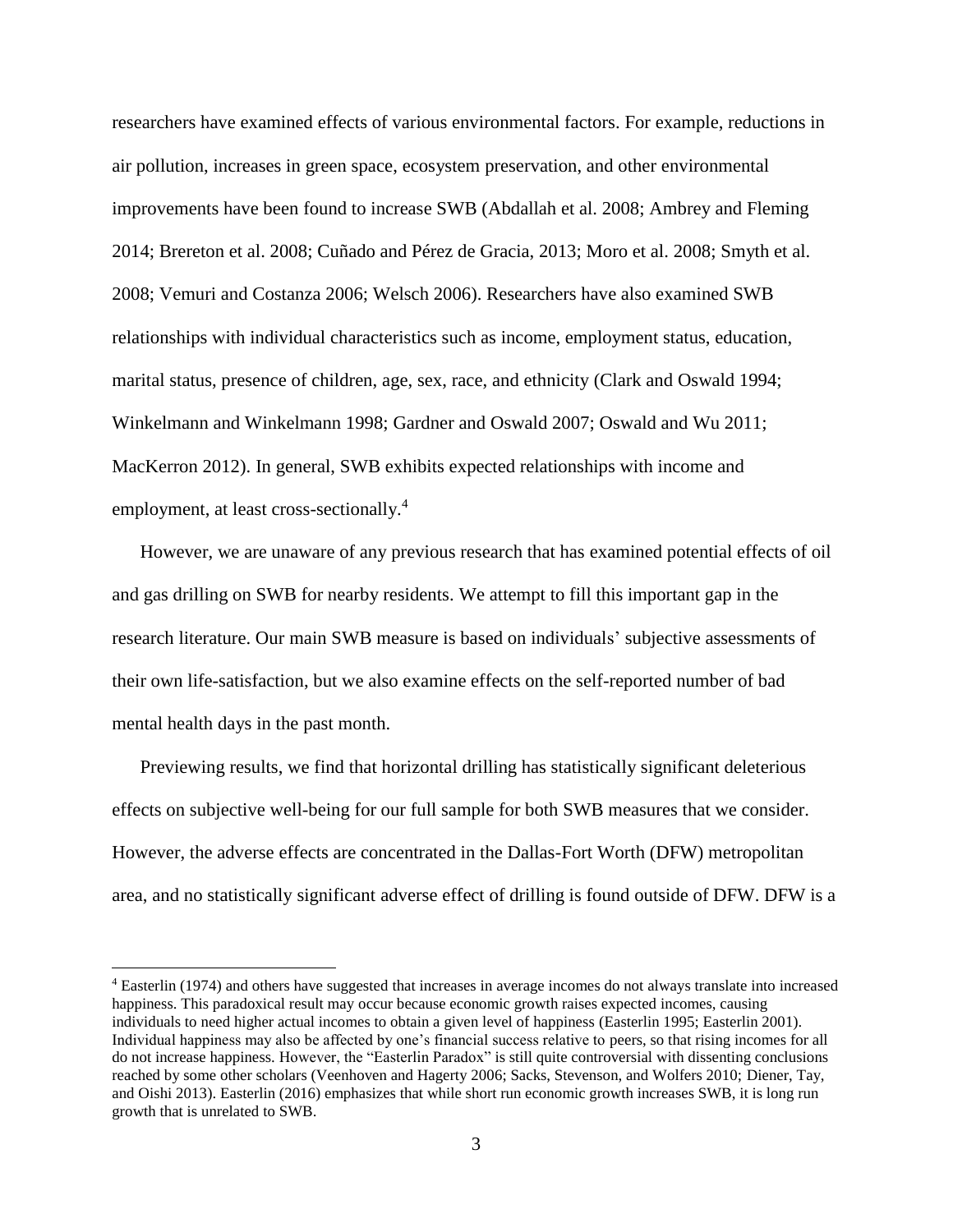very unique metropolitan area that contains both very high levels of horizontal drilling and a large urban population. The DFW metropolitan area has more than six million people and sits atop the Barnett Shale, the oldest and most developed shale play in the U.S., making it "ground zero" for urban shale development (Fry et al. 2015). Consistent with our results, the DFW area has experienced intense opposition from residents to urban shale development, leading to numerous drilling ordinances including a hydraulic fracturing ban adopted by Denton, TX in November 2014. The Denton ban was later repealed after state legislation prevented Texas localities from banning fracking, but opposition to urban drilling continues (Fry et al. 2015).

Oil and gas drilling creates both costs and benefits. The benefits accrue to mineral owners and workers in energy and related industries, while the costs largely accrue to local residents. Mineral owners are typically not local residents in Texas (Fry et al. 2015) or other states (Brown et al. 2015). While some local residents are employed in local energy extraction and related industries, the share is relatively small in large industrially diverse metropolitan areas like DFW. The net effects of drilling on well-being in Texas depend on location. Net effects are not statistically different from zero outside of DFW. However, for the average DFW resident, the costs of drilling in the DFW area exceed the benefits and reduce their subjective well-being.

#### **2. Materials and Methods**

 $\overline{a}$ 

The data for this study come from two sources, the Texas Railroad Commission (RRC) and the Behavioral Risk Factor Surveillance System (BRFSS) from 2005 through 2010. The RRC database includes information on every oil and natural gas well drilling permit issued in Texas since 1976 (Texas RRC 2015).<sup>5</sup> This includes the spud date, i.e., the date in which the drilling

<sup>5</sup> The database is available for purchase from the Texas RRC. The data are constructed from the *Drilling Permit Master and Trailer Plus Latitudes and Longitudes*.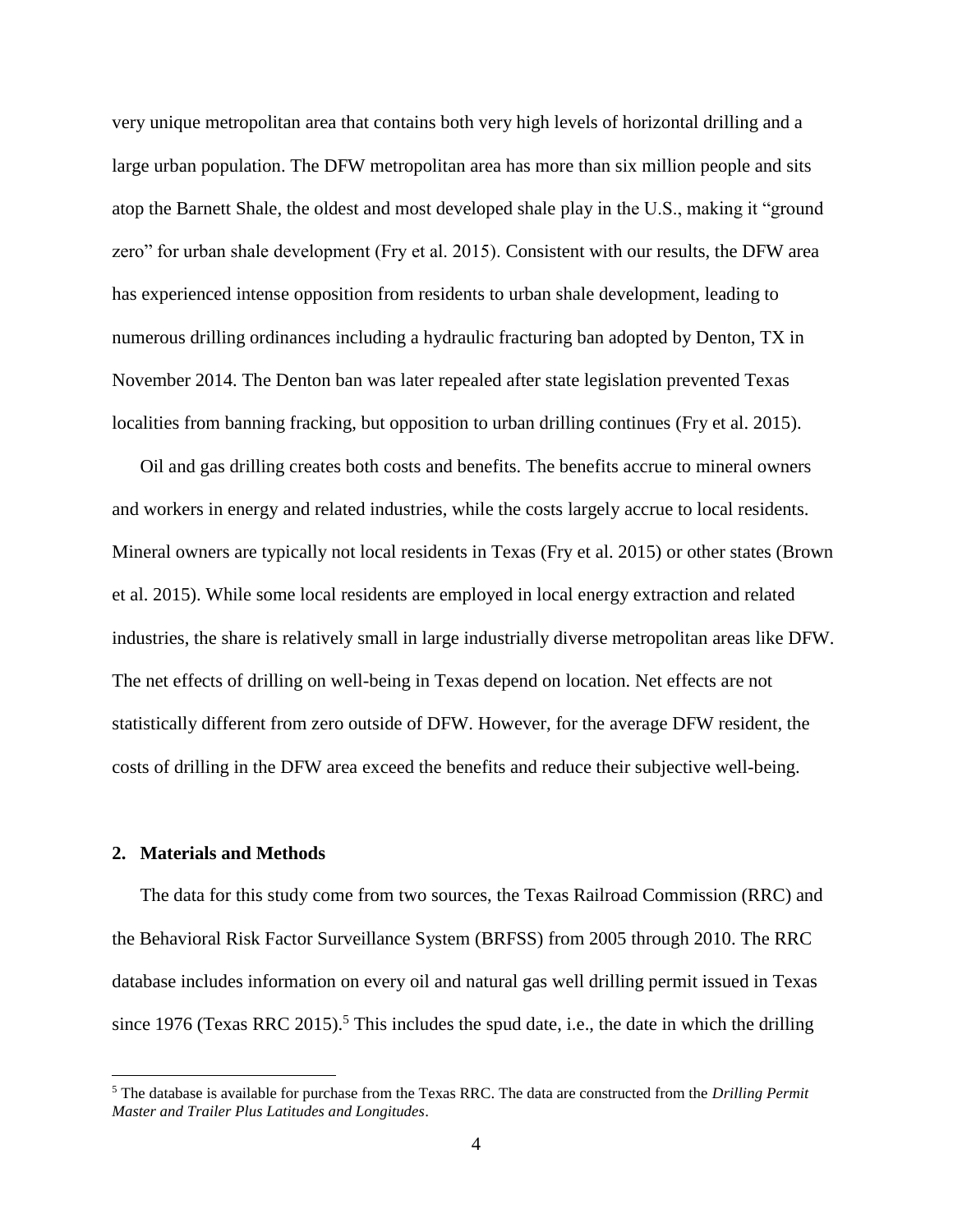process began.<sup>6</sup> The potential disturbance from oil and gas development occurs primarily during the drilling process and for this reason all observations with a spud date in the relevant periods are included in the analysis. The data were aggregated to the county-month level in order to construct measures of oil and natural gas drilling activity; conventional and horizontal wells were examined separately.<sup>7</sup>

The 2005-2010 BRFSS asked about self-reported SWB and includes county identifiers for respondents living in 153 of Texas' 254 counties; small counties are unidentifiable to preserve confidentiality. We estimate variants of the following linear regression equation for individual  $i$ in county  $c$  in month-year  $t$ :

$$
Y_{ict} = X_{ict}\beta + Z_{ct}\theta + \Gamma_c + \Pi_t + \varepsilon_{ict},
$$

where  $Y_{ict}$  is a well-being dependent variable;  $X_{ict}$  includes individual controls for sex, race/ethnicity, five-year age group, marital status, education level, number of adults in the household, and household child-adult ratio;  $Z_{ct}$  includes two separate variables for the numbers of conventional wells and horizontal wells drilled in the last 12 months;  $\Gamma_s$  includes county fixed effects;  $\Pi_t$  includes month-year effects. County fixed effects control for time-invariant county characteristics that might affect SWB and their inclusion means that identifying variation comes from changes within counties over time. Our primary drilling measures are total counts, but we also examine the robustness to using drilling counts normalized by county land area. We do not control for income or employment status, because they may be mechanisms by which energy extraction affects well-being; our estimates measure the overall effects of oil and gas drilling without identifying or controlling for any specific mechanisms.<sup>8</sup> We examine two dependent

<sup>6</sup> Oil and gas wells categorized as drill, other, reenter and recompletion are included in the analysis.

<sup>7</sup> Horizontal wells include those flagged as horizontal and directional in the RRC data.

<sup>&</sup>lt;sup>8</sup> In results not shown but available by request, we estimated regression equations that included dummy variable controls for income and employment status. Results are similar to those reported below.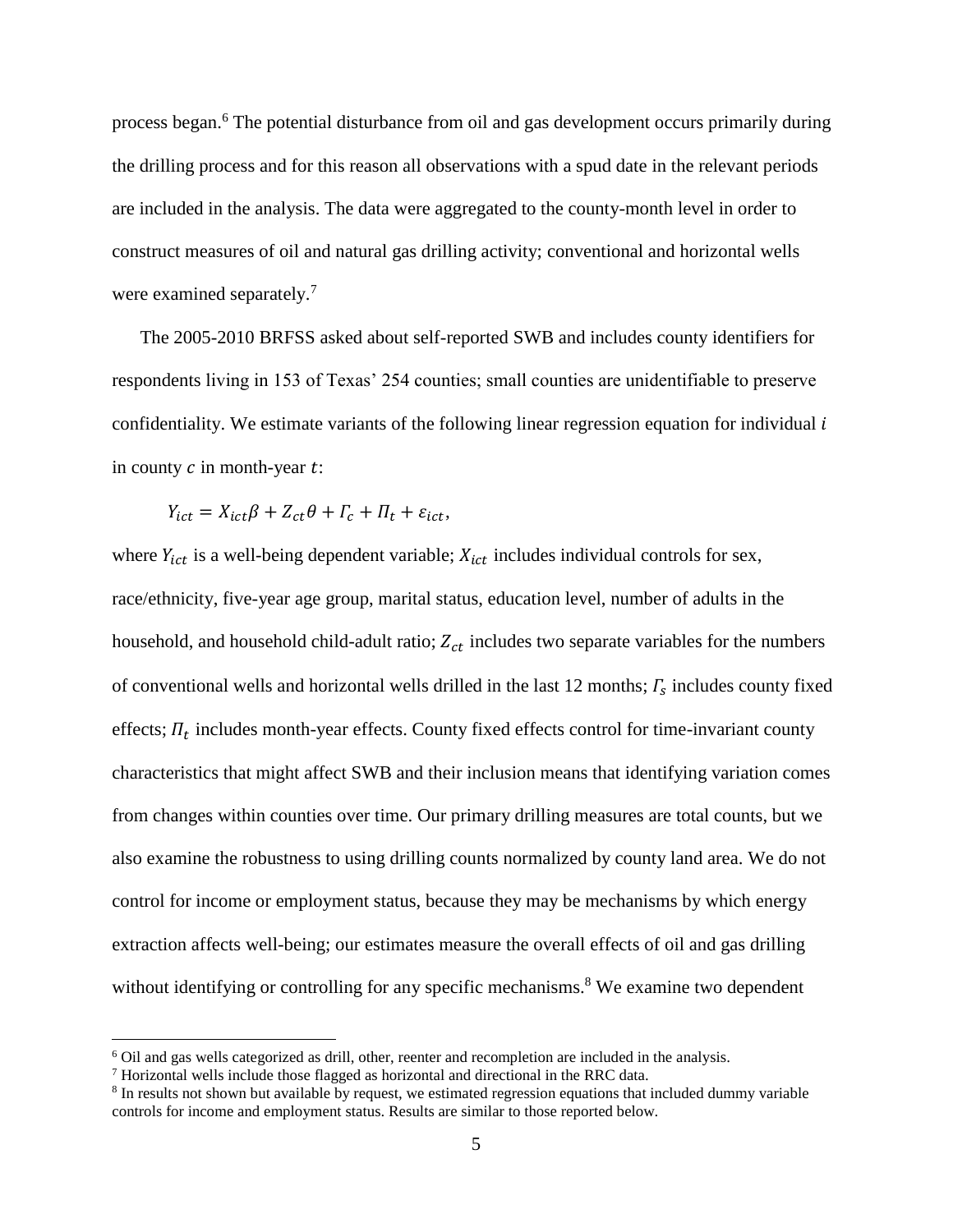variables. The first is self-reported life-satisfaction on a 1-4 scale, representing four responses: Very dissatisfied, Dissatisfied, Satisfied, or Very Satisfied. <sup>9</sup> The second is the self-reported number of bad mental health days in the past month. Persons with missing or invalid responses are excluded. The analysis is also restricted to ages 18-85. Standard errors are clustered by county to account for serial correlation within counties. Summary statistics for the full sample are reported in Table 1.

We also recognize that drilling activity is quite unevenly distributed across areas. Figures 2 and 3 illustrate conventional and horizontal drilling by county across Texas for year 2010; earlier years show similar geographic patterns. These figures also indicate the locations of major Texas cities including Austin, Dallas, El Paso, Fort Worth, Houston, and San Antonio. These are the six most populous cities and principal cities of the five largest metropolitan statistical areas (MSA) in Texas. Figure 2 shows that conventional drilling is relatively modest near the major population centers. Horizontal drilling is generally minimal near major population centers with the exception of the DFW MSA. In fact, the DFW MSA includes the five counties with the highest total horizontal drilling levels in Texas over the  $2005-2010$  period.<sup>10</sup> We examine potential heterogeneous effects across areas by estimating our regressions for separate subsamples of geographic areas within Texas, including separate examination of the DFW MSA. Summary statistics for the main variables in our study are reported in Table 2 for the subsamples that we consider.

#### **3. Results**

<sup>9</sup> The large number of fixed effects make ordered probit and logit estimation less desirable due to difficulties achieving convergence; linear models are common in the SWB literature, in part because of ease in estimation and interpretation.

<sup>&</sup>lt;sup>10</sup> Alphabetically, the top five counties are Denton, Johnson, Parker, Tarrant, and Wise.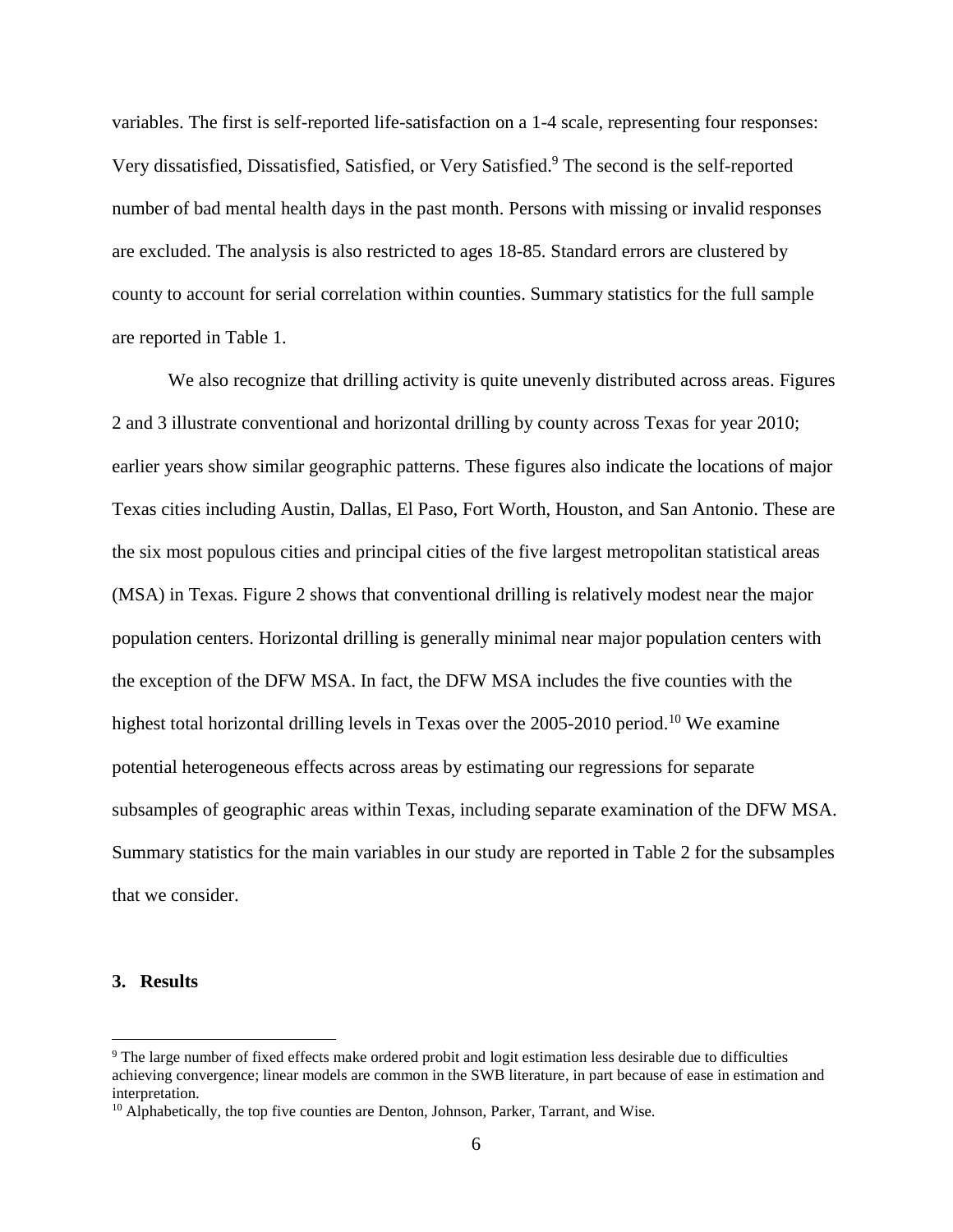Our main results are reported in Table 3. Column 1 reports results using self-reported life satisfaction as the dependent variable, and column 2 examines the number of bad mental health days. Note that coefficient interpretation is in the opposite direction for our two outcomes. Desirable outcomes increase life satisfaction and reduce bad mental health days. Panel A reports results for the full sample. Panel B reports results for the Dallas-Fort Worth MSA and Panel C reports results for all areas excluding the DFW MSA. The non-DFW sample is further separated into large MSAs in Panel D and other areas in Panel E. Large MSAs include those with a year 2000 population greater than one million. The other areas in Panel E include identifiable nonmetropolitan counties, small MSAs, and medium-population MSAs.

The overall results for the full sample in Panel A of Table 3 suggest that conventional drilling has no statistically significant effect on either subjective life-satisfaction or the number of bad mental health days. Interestingly, the positive coefficient on life satisfaction and negative coefficient on bad mental health days may weakly suggest that conventional drilling has positive effects on well-being. However, we cannot make strong inferences about full sample effects of conventional drilling.<sup>11</sup> For horizontal drilling, the effects are clearer. Horizontal drilling statistically significantly reduces life satisfaction and increases bad mental health days for the full sample. Interpreting the coefficient magnitudes requires considering the summary statistics for horizontal drilling. The coefficient of -0.0001 for the effects of horizontal drilling on life satisfaction combined with the standard deviation for horizontal drilling of 143.9 suggests that a one standard deviation increase in horizontal drilling reduces life satisfaction on average by 0.0144, i.e., about 1.4 percent of the sample would be moved to a lower life-satisfaction

 $11$  Estimating results for each drilling variable in separate regressions yields nearly identical results, ruling out possible concerns that the drilling variables might be highly collinear. Their raw correlation for the full sample is only -0.019.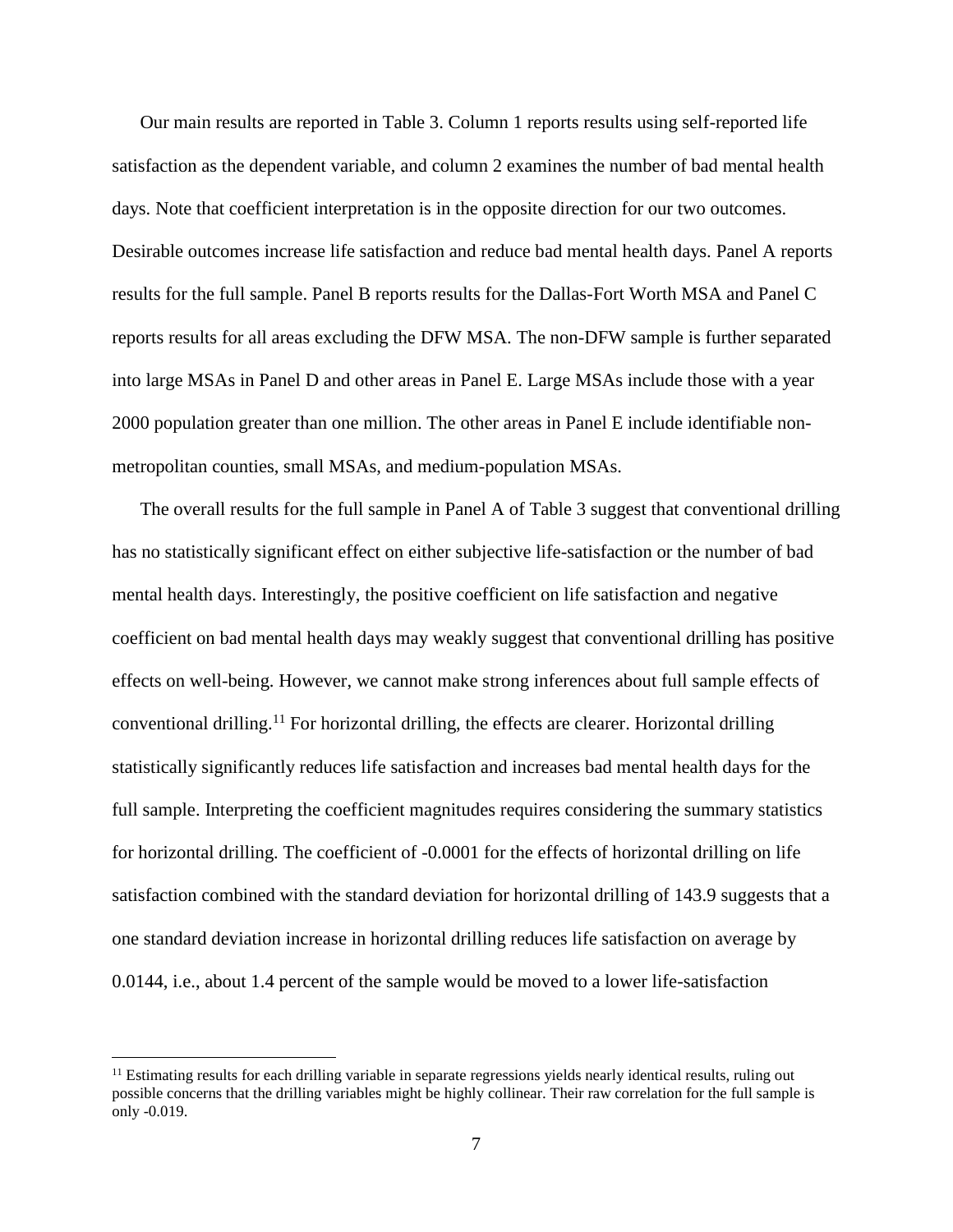category. This is a meaningful effect with the potential to considerably reduce subjective wellbeing in areas with high levels of drilling. Similarly, the coefficient of 0.00152 in column 2 suggests that a one standard deviation increase in horizontal drilling would on average increase bad mental health days by 0.22 per month, which is again a meaningful effect.

Panel B of Table 3 examines the Dallas-Fort Worth MSA sub-sample. Column 1 shows negative effects on life satisfaction from both conventional and horizontal drilling. The conventional drilling coefficient of -0.00124 is statistically significant at the ten percent level and the horizontal drilling coefficient of -0.00007 is significant at the five percent level. The raw magnitudes of these coefficients might suggest conventional drilling has a larger effect, but we must also consider the dispersion in the variables. Multiplying these coefficients by the drilling standard deviations in Panel B of Table 2 suggests that a one standard deviation increase in conventional drilling decreases life satisfaction by 0.0143 while a one standard deviation increase in horizontal drilling decreases life satisfaction by 0.0168. The effect for horizontal drilling is comparable to the full sample results in Panel A, but conventional drilling had no adverse effect on average in the full sample. The Column 2 results for bad mental health days show no adverse effect of conventional drilling. However, horizontal drilling significantly increases bad mental health days; the coefficient of 0.00242 suggests that a one standard deviation in horizontal drilling in the DFW MSA increases bad mental health days by 0.58, a magnitude considerably larger than that implied by the full sample results in Panel A.

Panel C of Table 3 reports results for the full sample excluding the DFW MSA. The results for both drilling variables are statistically insignificant at conventional levels for both outcomes. The coefficients for both are positive in the life satisfaction regression weakly suggesting that drilling may if anything improve life satisfaction outside of DFW. The results for bad mental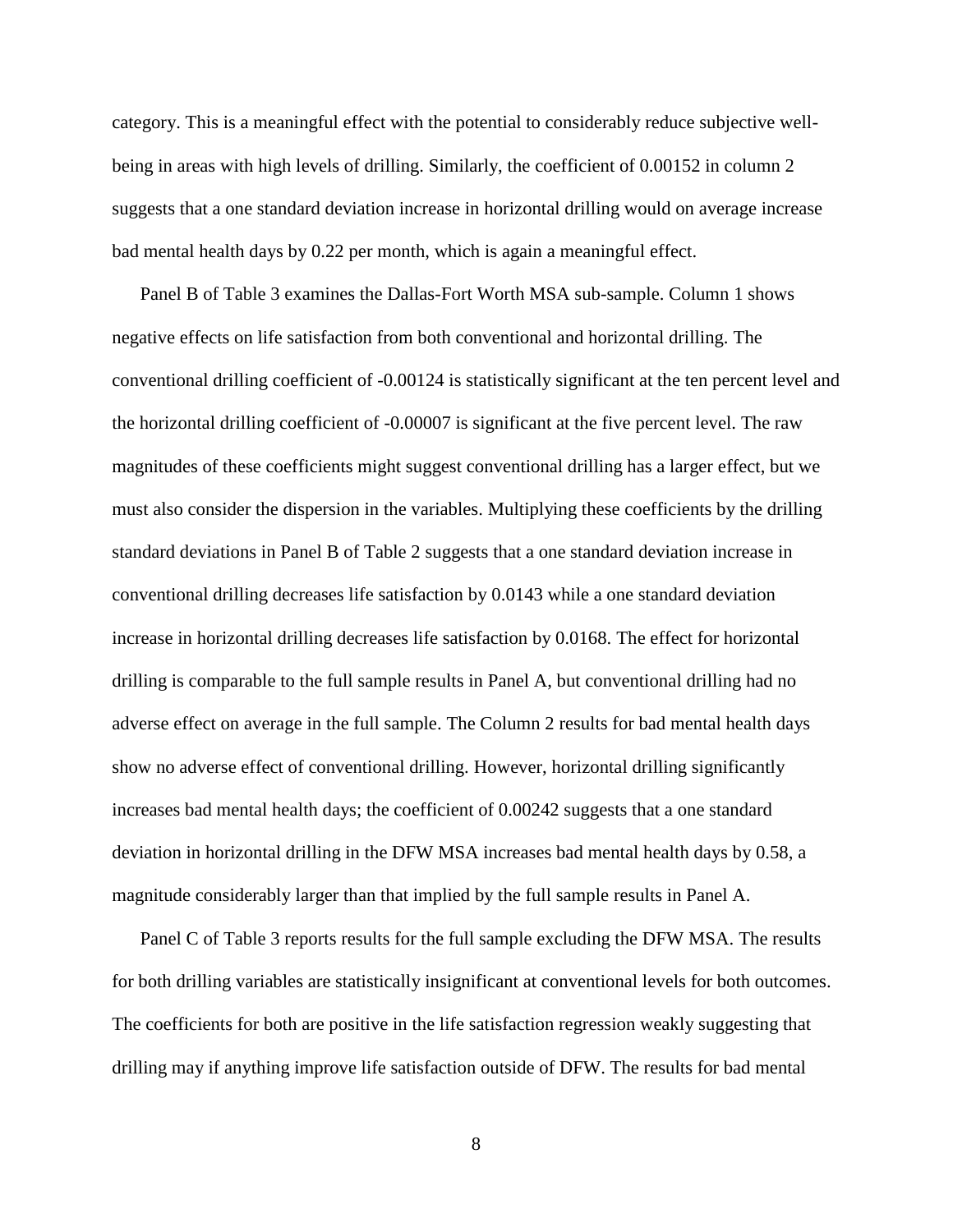health days are especially small relative to standard errors. Panel D reports results for large MSAs other than DFW. None of the estimates are statistically significant, but coefficient estimates again weakly suggest possible improvements to SWB from drilling activity. However, drilling activity is relatively low in large MSAs other than DFW. Panel E reports results for the sample that excludes all large MSAs. All coefficients are again statistically insignificant with positive estimates for drilling variables in both the life satisfaction and bad mental health regressions.

The results in Table 3 suggest adverse effects on SWB from horizontal drilling that is driven by effects in the DFW MSA. Outside of the DFW MSA, drilling has either no effect or perhaps a weak positive effect on SWB. Furthermore, while conventional drilling is generally modest in the DFW MSA, the high rate of horizontal drilling may amplify adverse effects of conventional drilling on life satisfaction.

We next examine the robustness of our main results to measuring wells drilled per land area rather than the raw counts of wells drilled. Results are reported in Table 4 with full sample results in Panel A and DFW MSA results in Panel B. The pattern of results is very similar to Table 3. For the full sample in Panel A, conventional drilling has small insignificant coefficients for both outcomes, and horizontal drilling has a significant negative effect on life satisfaction and a significant positive effect on bad mental health days. For the DFW MSA in Panel B, conventional wells have a significant negative effect on life satisfaction but a small insignificant coefficient for bad mental health days. Horizontal drilling again has significant negative effects on life satisfaction and significant positive effects on bad mental health days in the DFW MSA. Furthermore, the drilling magnitudes implied by combining Panel A and B coefficients with standard errors are very comparable to the implied magnitudes from Table 3. Additionally, using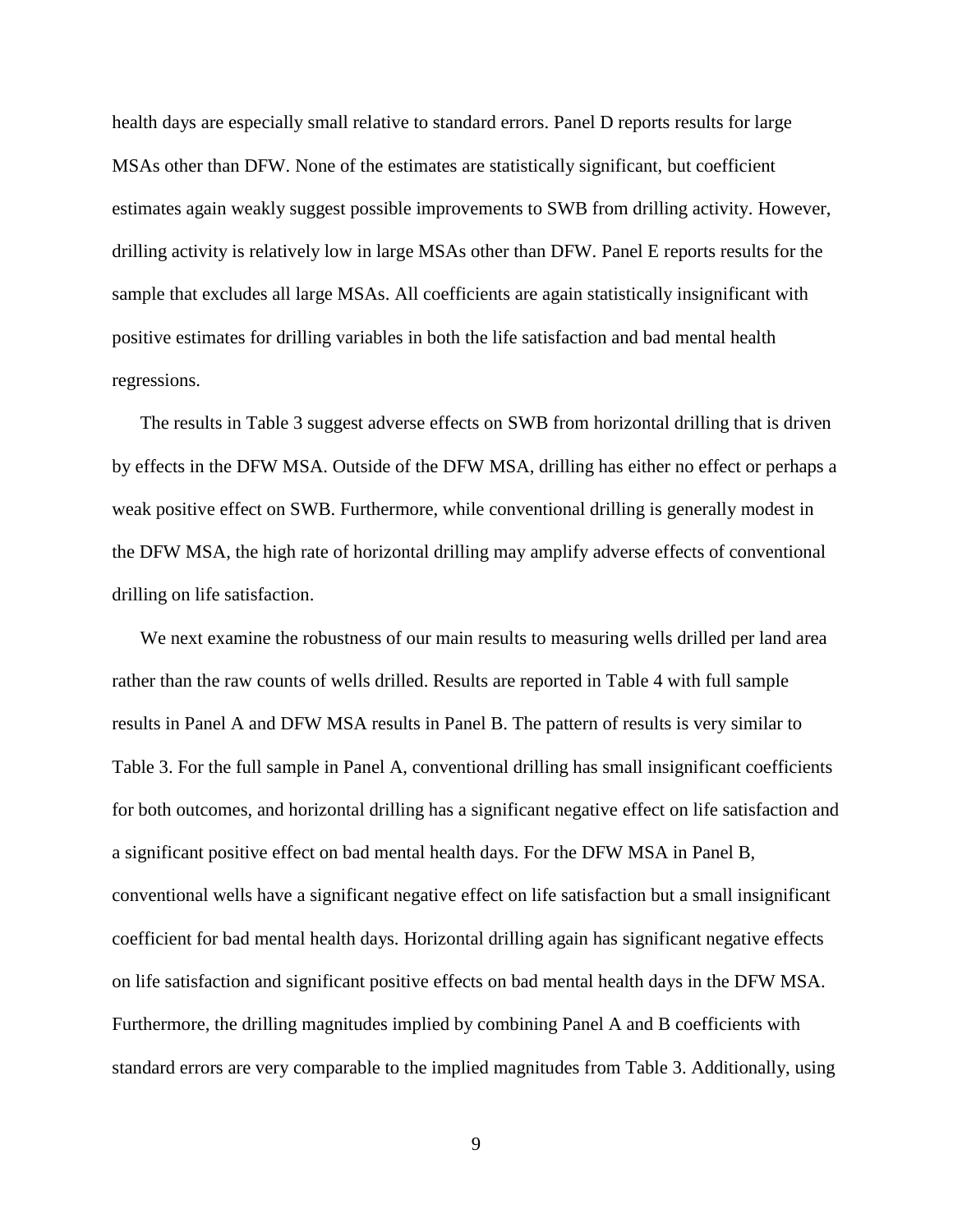wells drilled per land area for the other subsamples in Table 3 yields comparable results to those in Table 3, i.e., coefficients estimates are not statistically significant. These results are available by request. Thus, using wells drilled per land area does not meaningfully affect our results.

We next estimate separate results for males and females to see if the effects differ by sex. For example, differences by sex could result from differing employment effects or differential sensitivity to environmental concerns. Previous literature indicates that men are more likely to be employed in energy industries and women are more likely to be concerned about the environment (Catalyst 2012, Xiao and McCright 2015). Results by sex are reported in Table 5; Panel A examines the full sample and Panel B examines the DFW MSA. Results for the other subsamples are generally imprecise and thus not reported.

Separating by sex shows that the negative effect on life satisfaction from horizontal drilling is experienced by women. The female horizontal well coefficient in Panel A is -0.00020 and statistically significant, white the male coefficient is zero for practical purposes. The female coefficient combined with the summary statistics suggests that a one standard deviation increase in horizontal drilling would decrease female life satisfaction by 0.029, i.e., about three percent of women would be moved to a lower life-satisfaction category. This is a sizable effect. The adverse effect of horizontal drilling on bad mental health in Panel A of Table 5 is comparable across sexes with significant coefficients of 0.00170 and 0.00155 for males and females, respectively.

The results in Panel B suggest that women in the DFW MSA suffer reduced life satisfaction from both conventional and horizontal drilling, while male life satisfaction is not significantly affected. The coefficients of -0.00197 and -0.00011 for conventional and horizontal drilling combined with their standard deviations imply that a one standard deviation increase in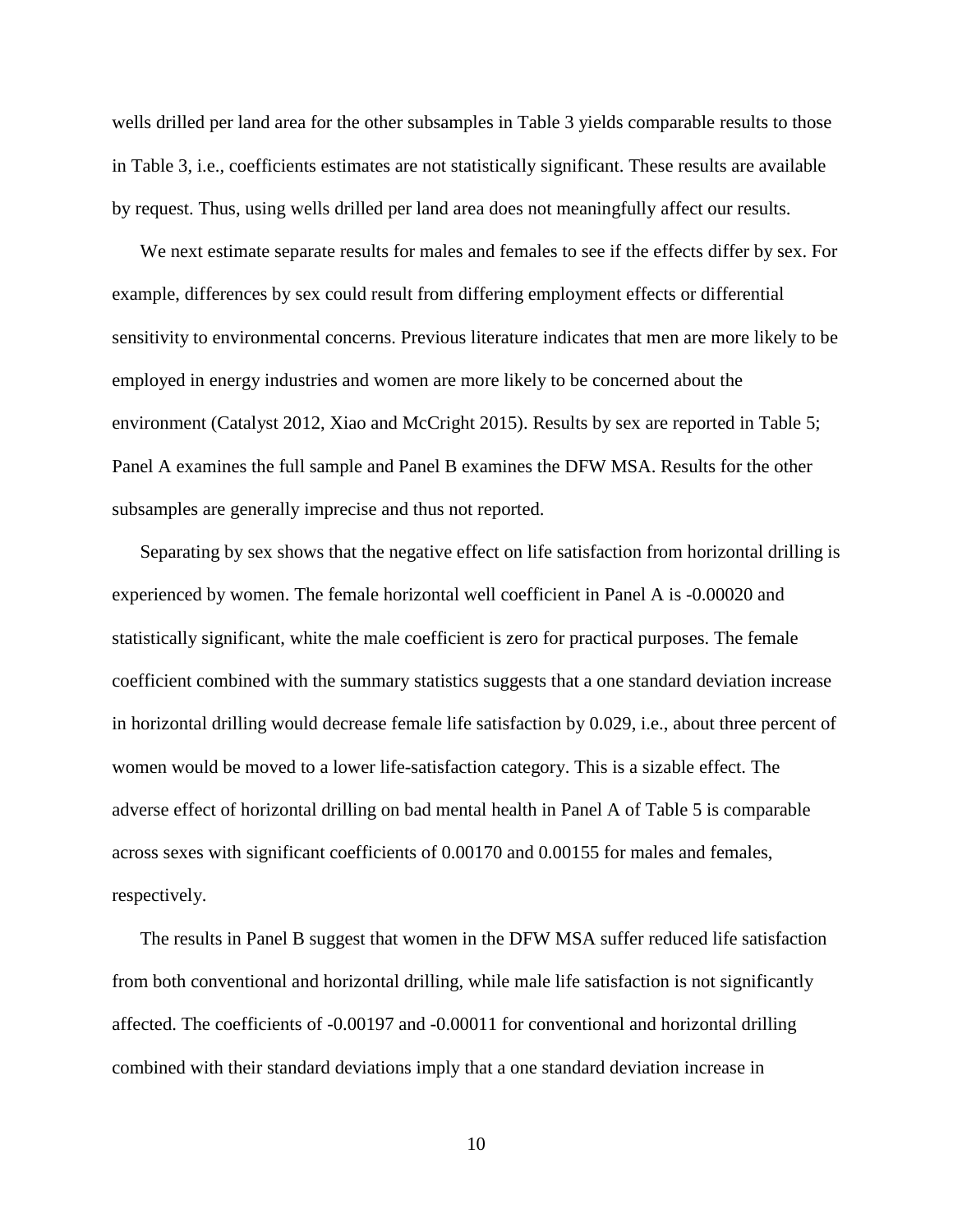conventional drilling reduces DFW MSA female life satisfaction by 0.023 and a one standard deviation increase in horizontal drilling reduces DFW MSA female life satisfaction by 0.026; both of these are large effects. For bad mental health days, the adverse effects of horizontal drilling in the DFW MSA are born by both males and females, but males now bear a much larger effect. The statistically significant male and female coefficients of 0.00388 and 0.00145 imply that a one standard deviation increase in horizontal drilling increases bad mental health days by 0.93 for men and 0.34 for women.

The inconsistent sex differences between the two dependent variables should not be surprising given that they are similar but distinct measures. Their raw correlation for the full sample is -0.347. Drilling appears to affect life satisfaction and bad mental health days in unique ways that differ by sex. More important, however, is that both the life satisfaction and bad mental health days measures exhibit adverse effects from horizontal drilling in the DFW MSA.

#### **4. Conclusion**

This paper examines the distinct effects of conventional and horizontal oil and gas drilling in Texas counties on subjective self-assessments of life-satisfaction and bad mental health days for nearby residents. Horizontal drilling has negative effects on self-reported well-being measures, but the effects are driven by high levels of horizontal drilling in the Dallas-Fort Worth MSA. Adverse effects on life satisfaction are experienced exclusively by women, but adverse effects on bad mental health days are experienced by both sexes with potentially larger effects for men.

Horizontal drilling involves new techniques that have opened up large shale reserves that were previously unattainable. This has greatly increased U.S. energy production and reduced American dependence on foreign energy sources. Rising energy supply has also contributed to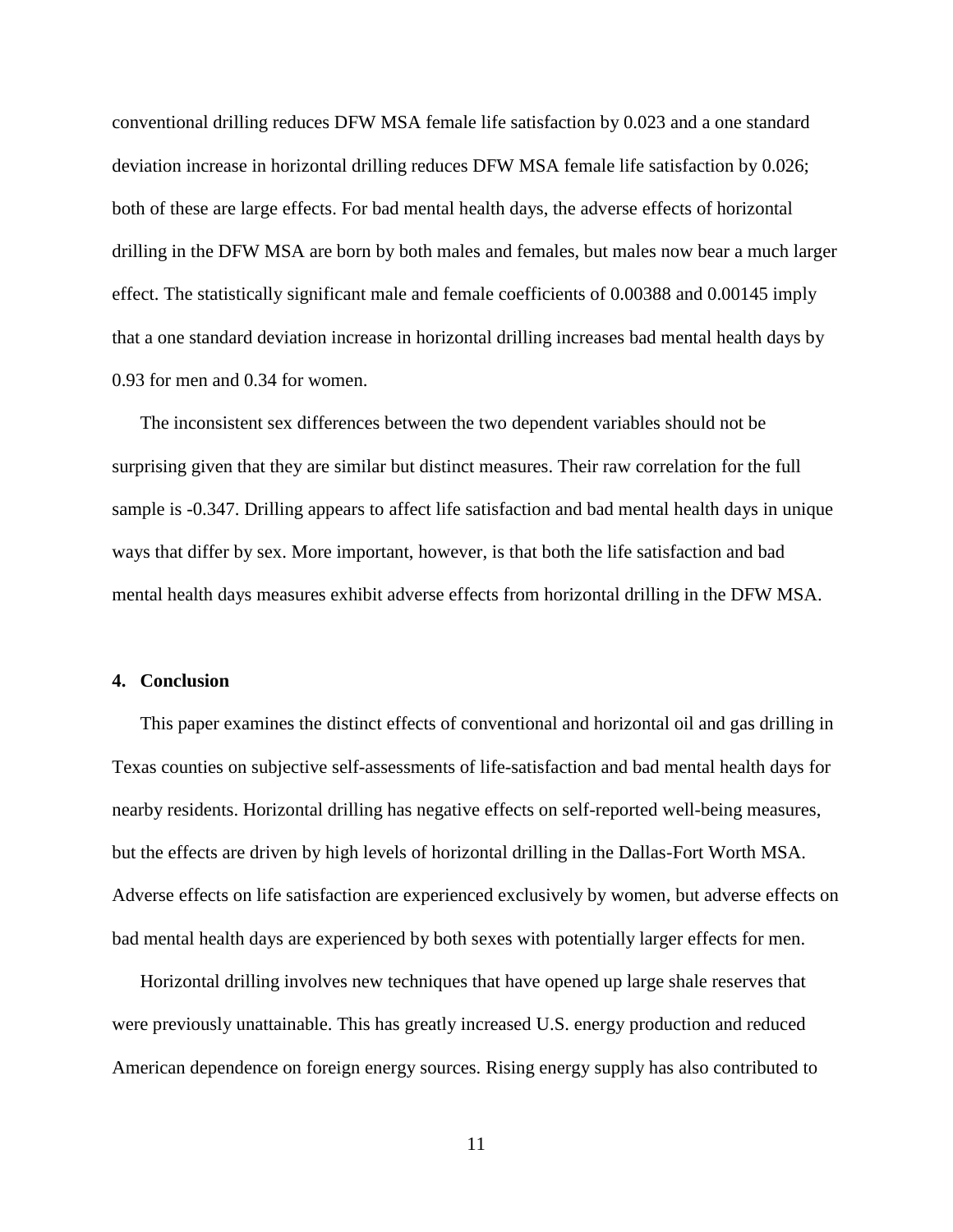decreased prices for consumers. There are certainly benefits to horizontal drilling both in areas where the energy is produced and consumed. However, there are certainly costs as well. External costs related to congestion, pollution, and unsightliness are likely to be disproportionately born by residents living in proximity to where the horizontal drilling is done. We show that local residents in the DFW MSA are on net made worse off by horizontal drilling. Several communities, including Denton, Texas, that are impacted by high levels of horizontal drilling have attempted to restrict its use and despite their failure to do so, local residents remain concerned (Malewitz 2015). While falling natural gas prices have reduced drilling and eased the conflict for now, in the future, both policy makers and producers will have to consider ways to mitigate local urban impacts in order to continue to develop these resources.

The adverse effects of horizontal drilling are generally not found outside of the DFW MSA. Impacts in areas with lower rates of horizontal drilling and in more sparsely populated areas of Texas appear less problematic and may even be net beneficial to local residents. The DFW MSA, however, experienced especially high horizontal drilling levels in highly populous urban areas. For the average DFW resident, the costs of horizontal drilling exceeded the benefits and reduced their subjective well-being.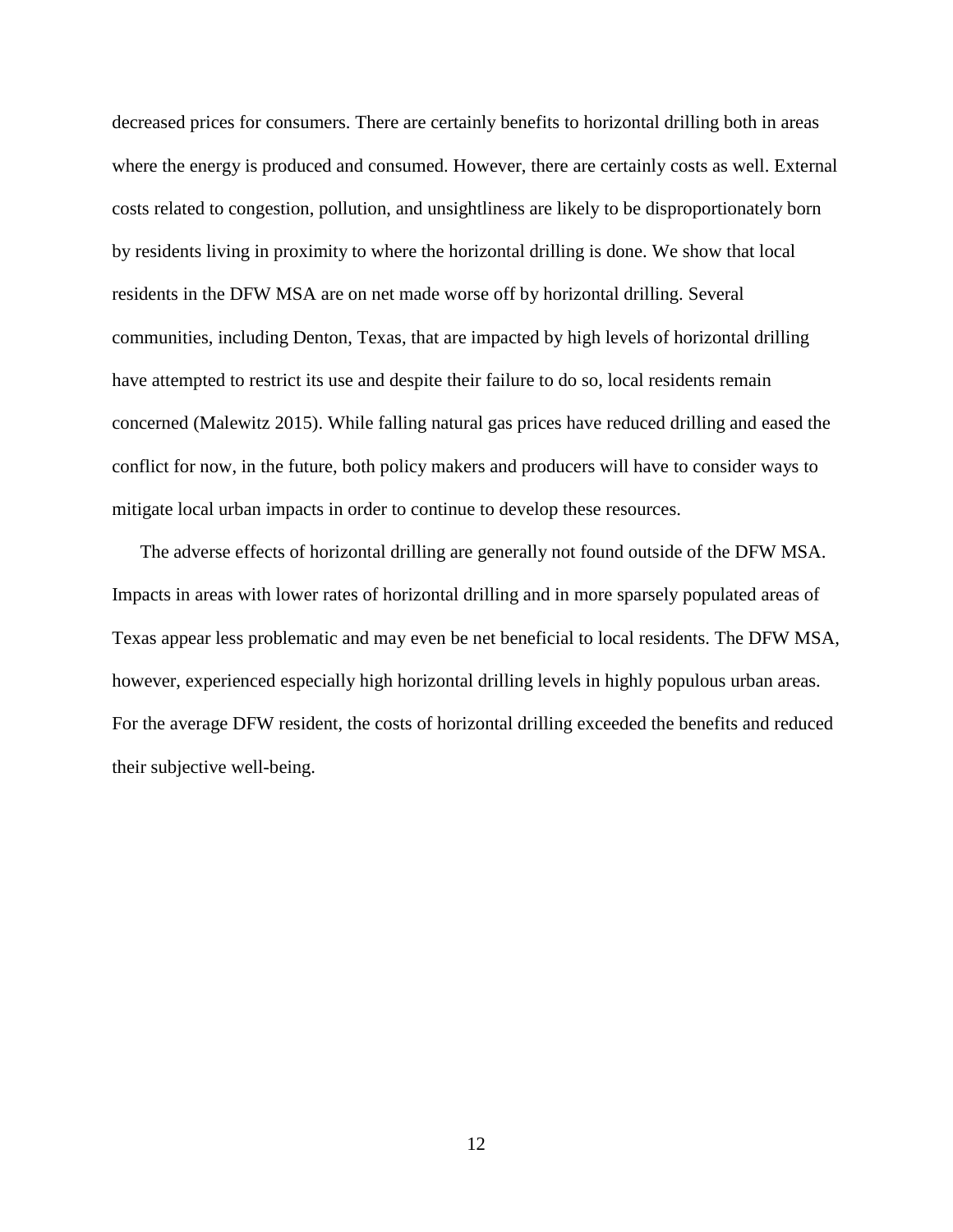#### **References**

Abdallah, Saamah, Sam Thompson, and Nic Marks. 2008. Estimating Worldwide Life Satisfaction. *Ecological Economics*, 65(1): 35-47.

Ambrey, Christopher, and Christopher Fleming. 2014. Public Greenspace and Life Satisfaction in Urban Australia. *Urban Studies*, 51(6), 1290-1321.

Brereton, Finbarr, J. Peter Clinch, and Susana Ferreira. 2008. Happiness, Geography and the Environment. *Ecological Economics*, 65(2), 386-396.

Brown, Jason P. 2014. Production of Natural Gas from Shale in Local Economies: A Resource Blessing or Curse? *Federal Reserve Bank of Kansas City, Economic Review*, 99(1), 119-147.

Brown, Jason P., Timothy R. Fitzgerald, and Jeremy G. Weber. 2015. Capturing Rents from Natural Resource Abundance: Private Royalties from U.S. Onshore Oil & Gas Production. Federal Reserve Bank of Kansas City Working Paper 15-04.

Catalyst. 2012. Women in Gas, Mining & Oil in Australia, Canada & the U.S. <http://www.catalyst.org/knowledge/women-gas-mining-oil-australia-canada-us> (Accessed 08/14/15).

Clark, Andrew E., and Andrew J. Oswald. 1994. Unhappiness and Unemployment. *The Economic Journal*, 104(424), 648-659.

Cuñado, Juncal, and Fernando Pérez de Gracia. 2013. Environment and Happiness: New Evidence for Spain. *Social Indicators Research*, 112(3), 549-567.

Diener, Ed, Louis Tay, and Shigehiro Oishi. 2013. Rising Income and the Subjective Wellbeing of Nations. *Journal of Personality and Social Psychology*, 104(2), 267-276.

Easterlin, Richard A. 1974. Does Economic Growth Improve the Human Lot? Some Empirical Evidence. In P. A. David and M. W. Reder (Eds.), *Nations and Households in Economic Growth: Essays in Honor of Moses Abramowitz*. Academic Press, Orlando, FL, pp. 89-125.

Easterlin, Richard A. 1995. Will Raising the Incomes of All Increase the Happiness of All? *Journal of Economic Behavior & Organization*, 27(1), 35-47.

Easterlin, Richard A. 2001. Income and Happiness: Towards a Unified Theory. *Economic Journal*, 111(473), 465-484.

Easterlin, Richard A. 2016. Paradox Lost? IZA Discussion Paper No. 9676.

EIA. 2014. Texas: State Profile and Energy Estimates.<http://www.eia.gov/state/?sid=TX> (Accessed 07/23/15).

EIA Texas. 2014. Texas Energy Highlights.<http://www.eia.gov/state/?sid=TX> (Accessed 07/23/15).

Ellsworth, W. L. (2013). Injection-induced earthquakes. Science, 341(6142), 1225942.

Fitzgerald, Timothy 2013. Frackonomics: Some Economics of Hydraulic Fracturing. *Case W. Res. L. Rev*., 63, 1337.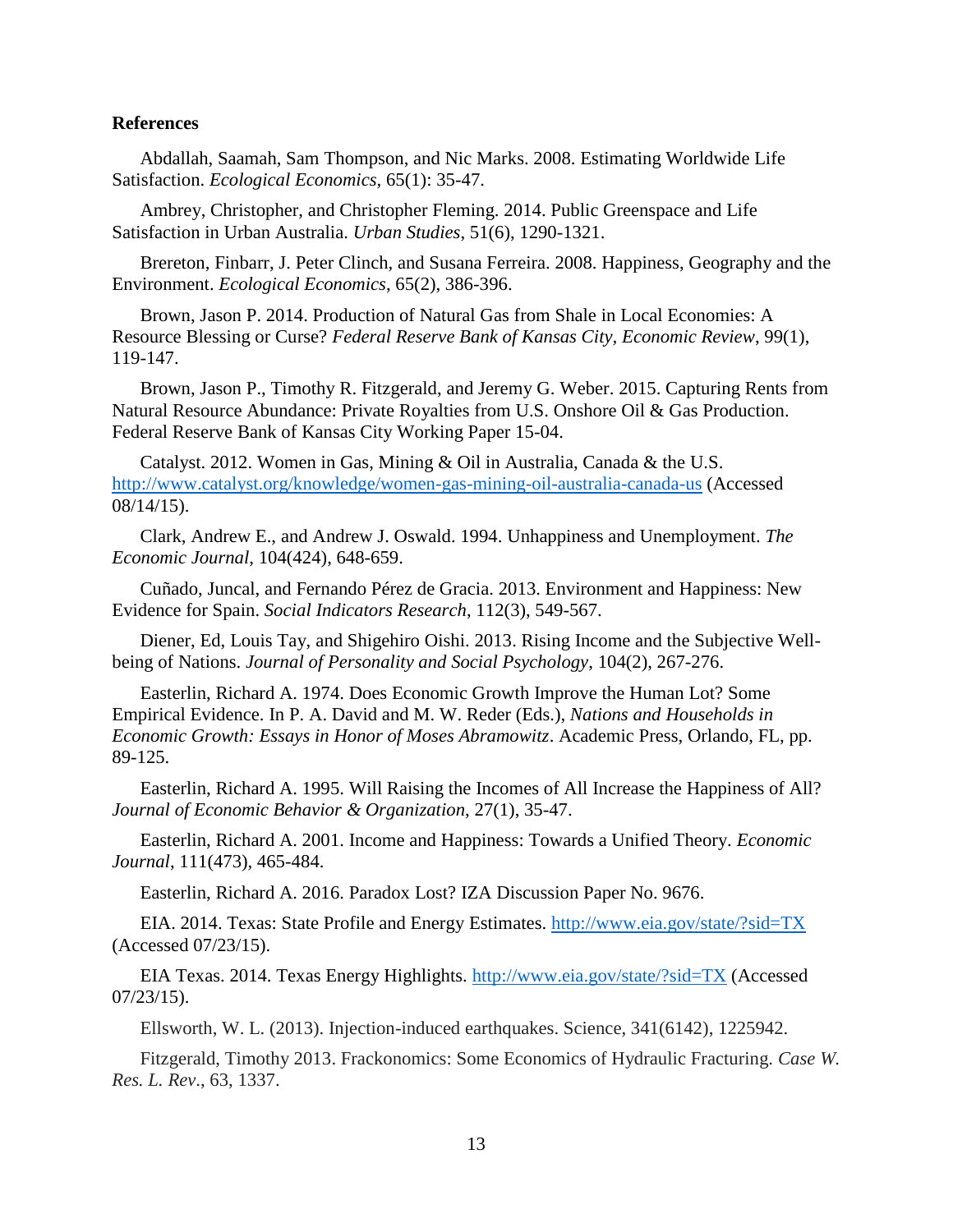Fry, Matthew, Adam Briggle, and Jordan Kincaid. 2015. Fracking and Environmental (In) Justice in a Texas City. *Ecological Economics*, 117, 97-107.

Gardner, Jonathan, and Andrew J. Oswald. 2007. Money and Mental Wellbeing: A Longitudinal Study of Medium-Sized Lottery Wins. *Journal of Health Economics*, 26(1), 49-60.

Glaeser, Edward L., Joshua D. Gottlieb, and Oren Ziv. 2016. Unhappy Cities. *Journal of Labor Economics*, Forthcoming.

Keranen, K. M., Weingarten, M., Abers, G. A., Bekins, B. A., & Ge, S. (2014). Sharp increase in central Oklahoma seismicity since 2008 induced by massive wastewater injection. *Science*, *345*(6195), 448-451.

Kinnaman, Thomas C., 2011. The Economic Impact of Shale Gas Extraction: A Review of Existing Studies. *Ecological Economics*, 70(7), 1243-1249.

MacKerron, George. 2012. Happiness Economics from 35000 Feet. *Journal of Economic Surveys*, 26(4), 705-735.

Malewitz, Jim. 2015. After Fracking Ban, Denton Residents Ponder Next Steps. The Texas Tribune. [https://www.texastribune.org/2015/06/03/more-questions-answers-denton-ponders](https://www.texastribune.org/2015/06/03/more-questions-answers-denton-ponders-next-steps/)[next-steps/](https://www.texastribune.org/2015/06/03/more-questions-answers-denton-ponders-next-steps/) (accessed 03/04/16)

Moro, Mirko, Finbarr Brereton, Susana Ferreira, and J. Peter Clinch. 2008. Ranking Quality of Life Using Subjective Well-being Data. *Ecological Economics*, 65(3), 448-460.

Muehlenbachs, Lucija, Elisheba Spiller, and Christopher Timmins. 2015. The Housing Market Impacts of Shale Gas Development. *American Economic Review*, 105, 3633-59.

Munasib, Abdul and Dan S. Rickman. 2015. Regional Economic Impacts of the Shale Gas and Tight Oil Boom: A Synthetic Control Analysis. *Regional Science and Urban Economics*, 50, 1-17.

Oswald, Andrew J. and Stephen Wu. 2010. Objective Confirmation of Subjective Measures of Human Well-being: Evidence from the USA. *Science*, 327, 576-579.

Oswald, Andrew J. and Stephen Wu. 2011. Well-being across America. *Review of Economics and Statistics*, 93(4), 1118-1134.

Paredes, Dusan, Timothy Komarek, and Scott Loveridge. 2015. Income and Employment Effects of Shale Gas Extraction Windfalls: Evidence from the Marcellus region. *Energy Economics*, 47, 112-120.

Sacks, Daniel W., Betsey Stevenson, and Justin Wolfers. 2010. Subjective Well-being, Income, Economic Development and Growth. NBER Working Paper No. 16441.

Sander, William. 2011. Location and Happiness in the United States. *Economics Letters,* 112(3), 277-279.

Smyth, Russell, Vinod Mishra, and Xiaolei Qian. 2008. The Environment and Well-Being in Urban China. *Ecological Economics*, 68(1), 547-555.

Texas RRC. 2015. Drilling Permit Data. http://www.rrc.state.tx.us/about-us/resourcecenter/research/data-sets-available-for-purchase/drilling-permit-data/ (Accessed 07/23/15).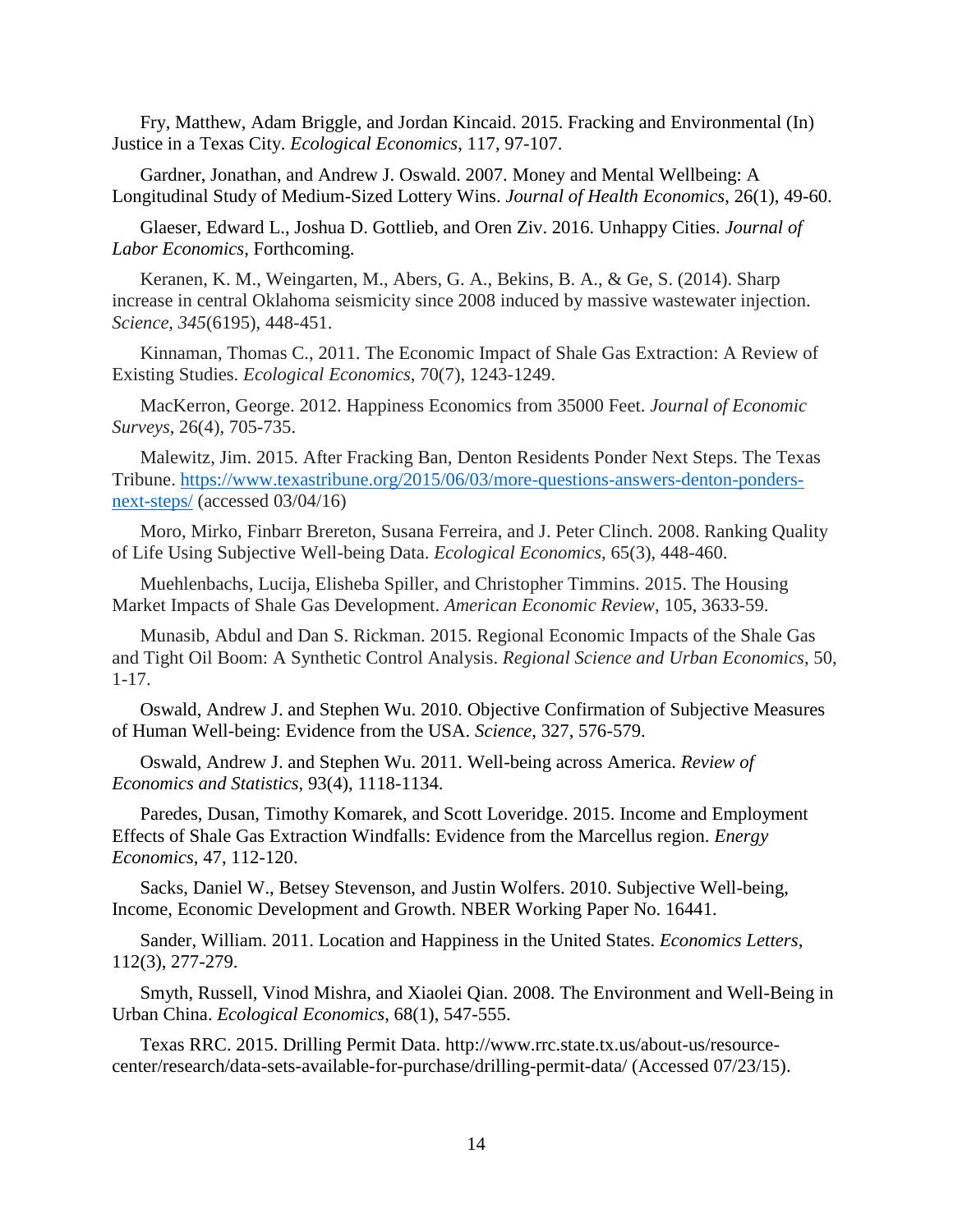Veenhoven, Ruut, and Michael Hagerty. 2006. Rising Happiness in Nations 1946–2004: A reply to Easterlin. *Social Indicators Research*, 79(3), 421-436.

Vemuri, Amanda W., and Robert Costanza. 2006. The Role of Human, Social, Built, and Natural Capital in Explaining Life Satisfaction at the Country Level: Toward a National Well-Being Index. *Ecological Economics*, 58(1), 119-133.

Wang, Qiang, Xi Chen, Awadhesh N. Jha, and Howard Rogers. 2014. Natural Gas from Shale Formation–The Evolution, Evidences and Challenges of Shale Gas Revolution on United States. *Renewable and Sustainable Energy Reviews*, 30, 1-28.

Weber, Jeremy G. 2012. The Effects of a Natural Gas Boom on Employment and Income in Colorado, Texas, and Wyoming. *Energy Economics*, 34(5), 1580-1588.

Weber, Jeremy G. 2014. A Decade of Natural Gas Development: The Makings of a Resource Curse? *Resource and Energy Economics*, 37, 168-183.

Weinstein, Amanda L. 2014. Unconventional Oil and Gas Development's Impact on State and Local Economies. *Choices*, 29(4), 1-7.

Welsch, Heinz. 2006. Environment and Happiness: Valuation of Air Pollution Using Life Satisfaction Data. *Ecological Economics,* 58(4), 801-813.

Winkelmann, Liliana, and Rainer Winkelmann. 1998. Why Are the Unemployed So Unhappy? Evidence from Panel Data. *Economica*, 65(257), 1-15.

Winters, John V. and Yu Li. 2016. Urbanization, Natural Amenities, and Subjective Well-Being: Evidence from US Counties. *Urban Studies*, Forthcoming, doi:10.1177/0042098016631918.

Xiao, Chenyang and Aaron M. McCright. 2015. Gender Differences in Environmental Concern: Revisiting the Institutional Trust Hypothesis in the USA. *Environment and Behavior*, 47, 17-37.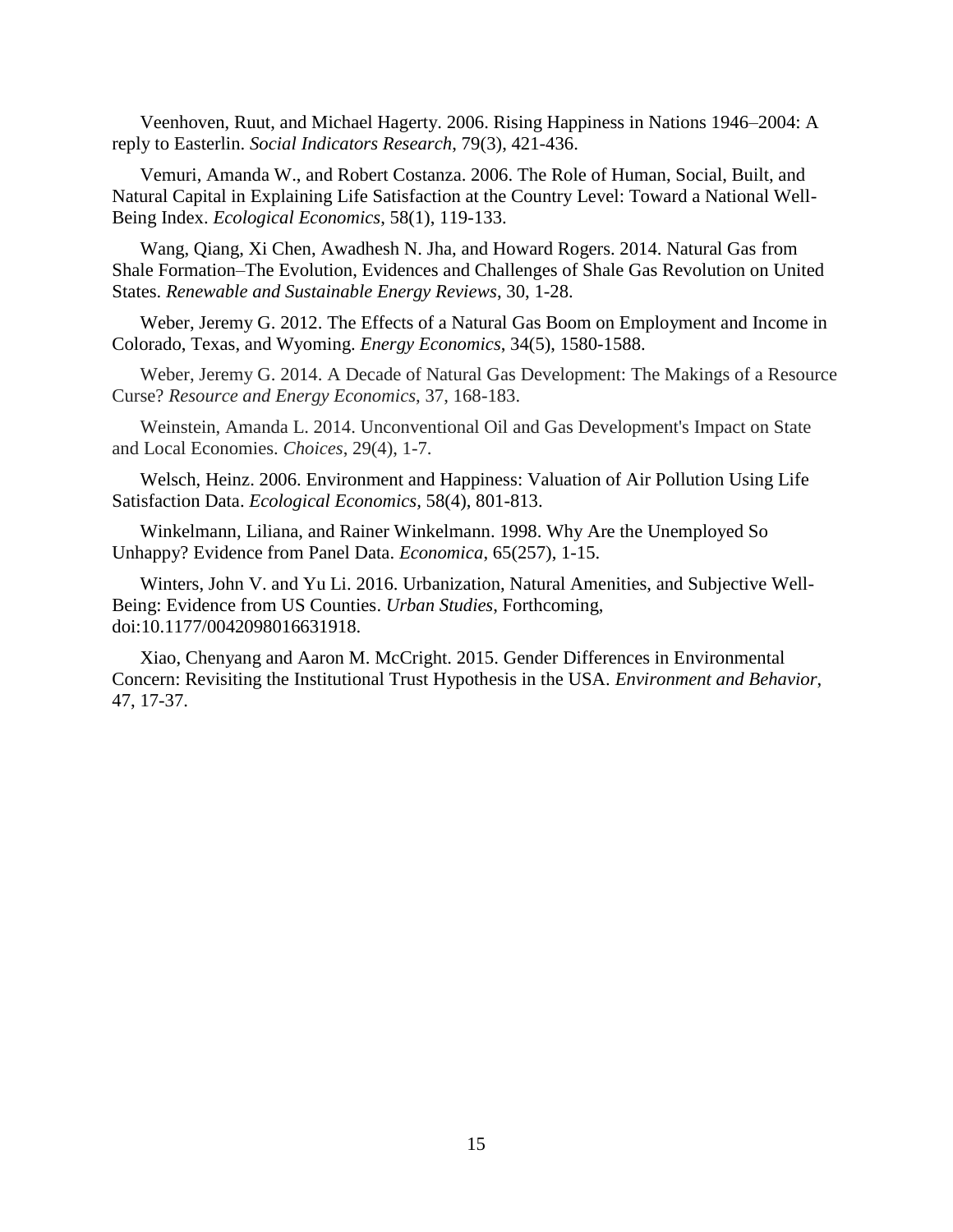

Figure 1: Conventional and Horizontal Drilling Activity in Texas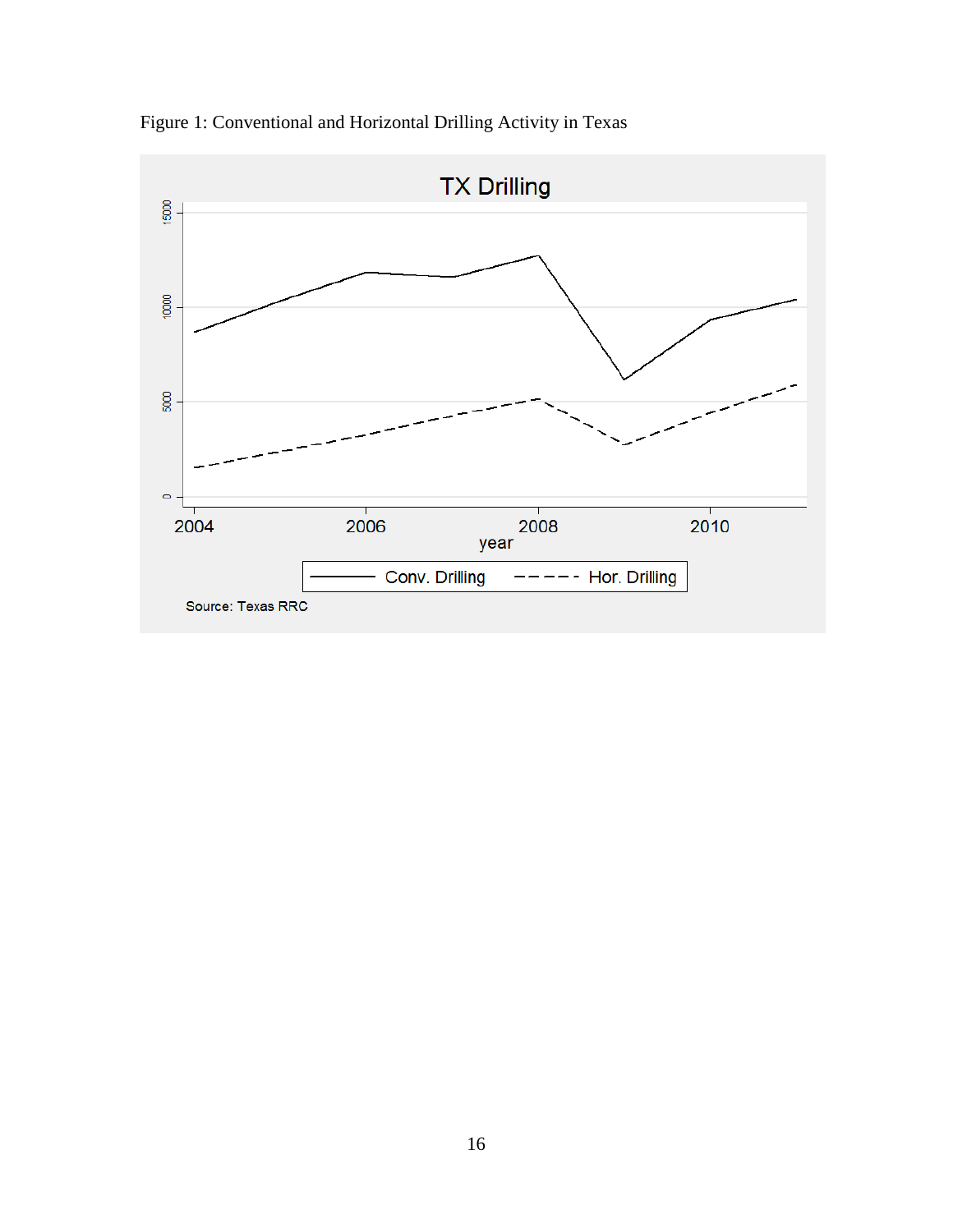Figure 2: Conventional Wells by County in Year 2010

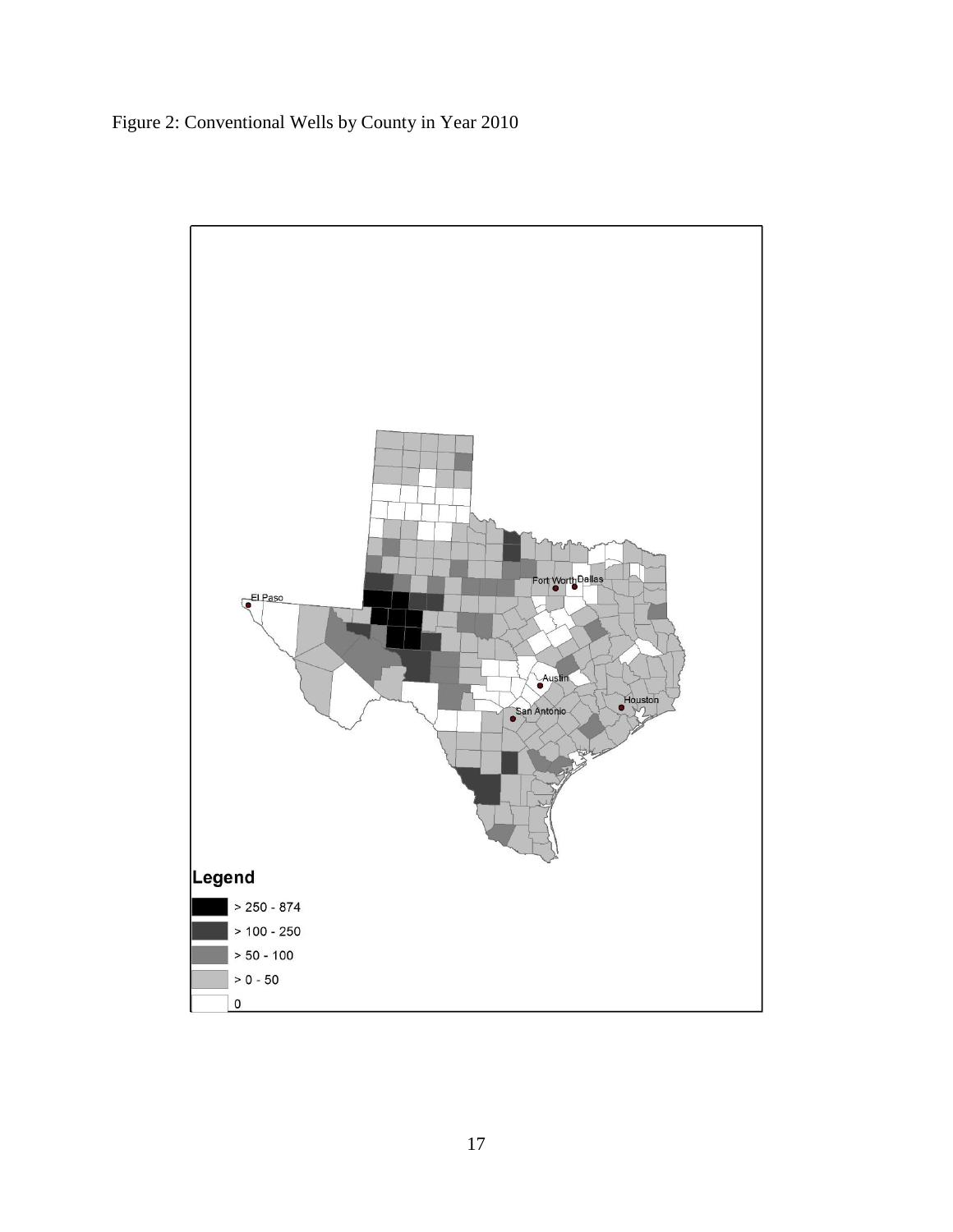Figure 3: Horizontal Wells by County in Year 2010

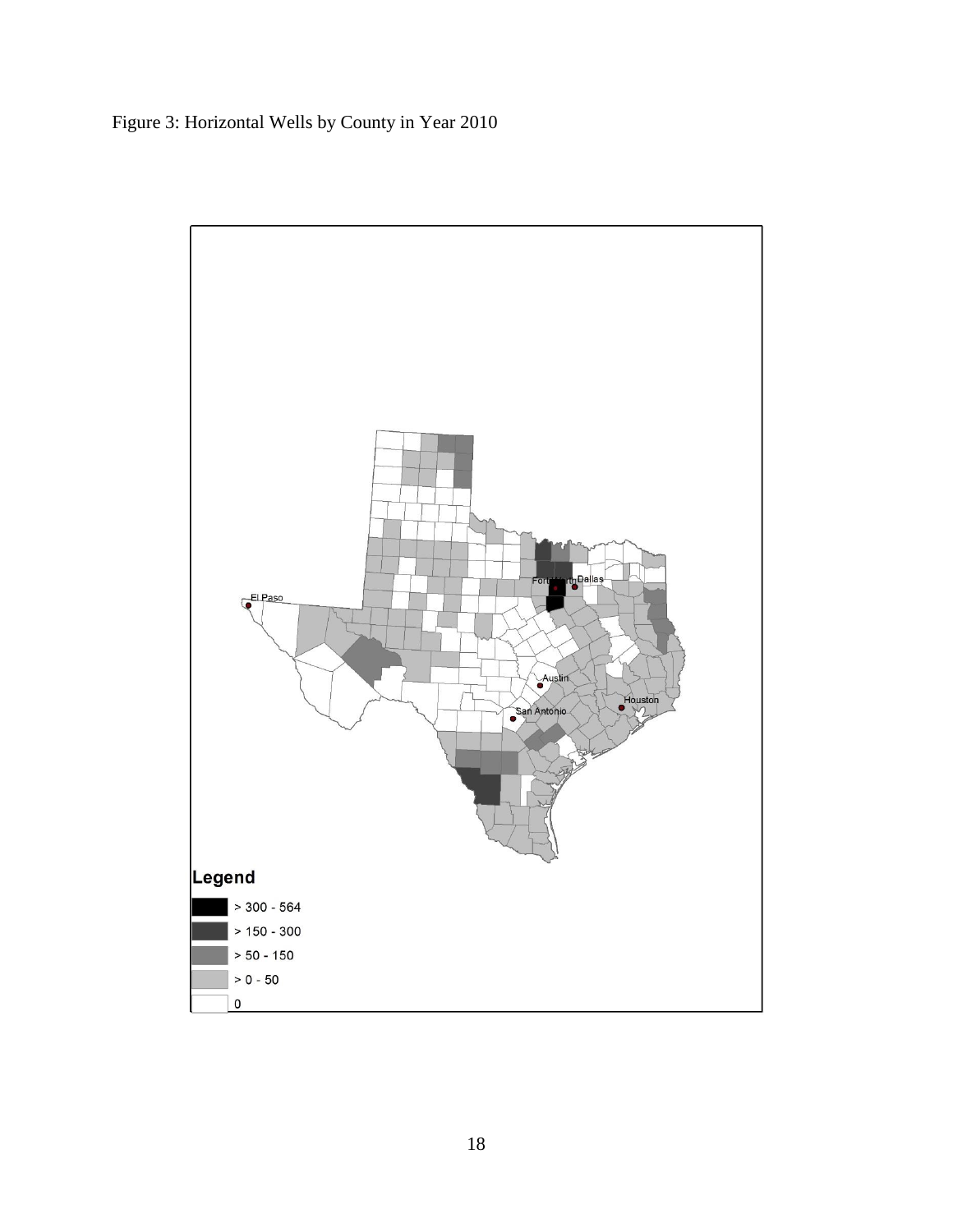| raone 1. Bunning y Blanshes for 1 un Bampic | Mean   | S.D.    | Min              | Max            |
|---------------------------------------------|--------|---------|------------------|----------------|
| A. Dependent Variables                      |        |         |                  |                |
| Life satisfaction                           | 3.404  | 0.619   | $\mathbf{1}$     | $\overline{4}$ |
| Bad mental health days                      | 3.319  | 7.485   | $\overline{0}$   | 30             |
| <b>B. Main Explanatory Variables</b>        |        |         |                  |                |
| Conventional wells last 12 months           | 19.083 | 44.224  | $\boldsymbol{0}$ | 547            |
| Horizontal wells last 12 months             | 51.380 | 143.883 | $\boldsymbol{0}$ | 895            |
| C. Alternative Explanatory Variables        |        |         |                  |                |
| Conventional wells per land area            | 17.750 | 44.200  | $\boldsymbol{0}$ | 607            |
| Horizontal wells per land area              | 58.824 | 170.325 | $\boldsymbol{0}$ | 1227           |
| D. Control Variables                        |        |         |                  |                |
| <b>Black</b>                                | 0.101  | 0.302   | $\boldsymbol{0}$ | $\mathbf{1}$   |
| Asian                                       | 0.034  | 0.180   | $\boldsymbol{0}$ | $\mathbf{1}$   |
| Hispanic                                    | 0.305  | 0.460   | $\boldsymbol{0}$ | $\mathbf{1}$   |
| Native American                             | 0.010  | 0.101   | $\boldsymbol{0}$ | $\mathbf{1}$   |
| Other Non-White                             | 0.018  | 0.132   | $\boldsymbol{0}$ | $\mathbf{1}$   |
| Female                                      | 0.503  | 0.500   | $\boldsymbol{0}$ | $\mathbf{1}$   |
| Ages 23-27                                  | 0.083  | 0.275   | $\overline{0}$   | $\mathbf{1}$   |
| Ages 28-32                                  | 0.106  | 0.307   | $\boldsymbol{0}$ | $\mathbf{1}$   |
| Ages 33-37                                  | 0.112  | 0.316   | $\boldsymbol{0}$ | $\mathbf{1}$   |
| Ages 38-42                                  | 0.123  | 0.329   | $\boldsymbol{0}$ | $\mathbf{1}$   |
| Ages 43-47                                  | 0.103  | 0.304   | $\boldsymbol{0}$ | $\mathbf{1}$   |
| Ages 48-52                                  | 0.095  | 0.293   | $\boldsymbol{0}$ | $\mathbf{1}$   |
| Ages 53-57                                  | 0.081  | 0.272   | $\boldsymbol{0}$ | $\mathbf{1}$   |
| Ages 58-62                                  | 0.068  | 0.251   | $\overline{0}$   | $\mathbf{1}$   |
| Ages 63-67                                  | 0.048  | 0.215   | $\boldsymbol{0}$ | $\mathbf{1}$   |
| Ages 68-72                                  | 0.038  | 0.190   | $\boldsymbol{0}$ | $\mathbf{1}$   |
| Ages 73-87                                  | 0.033  | 0.178   | $\boldsymbol{0}$ | $\mathbf{1}$   |
| Ages 78-82                                  | 0.024  | 0.152   | $\boldsymbol{0}$ | $\mathbf{1}$   |
| Ages 83-85                                  | 0.009  | 0.092   | $\boldsymbol{0}$ | $\mathbf{1}$   |
| Highest education: some high school         | 0.085  | 0.279   | $\boldsymbol{0}$ | $\mathbf{1}$   |
| Highest education: high school diploma      | 0.251  | 0.434   | $\boldsymbol{0}$ | $\mathbf{1}$   |
| Highest education: some college             | 0.260  | 0.439   | $\theta$         | 1              |
| Highest education: bachelor's or higher     | 0.345  | 0.475   | 0                |                |
| Married                                     | 0.636  | 0.481   | $\theta$         | 1              |
| Divorced                                    | 0.089  | 0.284   | 0                | 1              |
| Widowed                                     | 0.046  | 0.210   | 0                | 1              |
| Separated                                   | 0.024  | 0.153   | 0                | 1              |
| Partner                                     | 0.040  | 0.195   | 0                | $\mathbf 1$    |
| Two adults in household                     | 0.558  | 0.497   | 0                | $\mathbf 1$    |
| Three or more adults in household           | 0.176  | 0.381   | $\boldsymbol{0}$ | $\mathbf 1$    |
| Ratio of kids to adults in household        | 0.486  | 0.686   | $\boldsymbol{0}$ | 8              |

Table 1: Summary Statistics for Full Sample

Notes: Total observations equals 59,026 but some values are missing for each of the dependent variables limiting the analytical samples for those variables. 'Wells' include all wells with a spud date in the last 12 months irrespective of whether they were completed.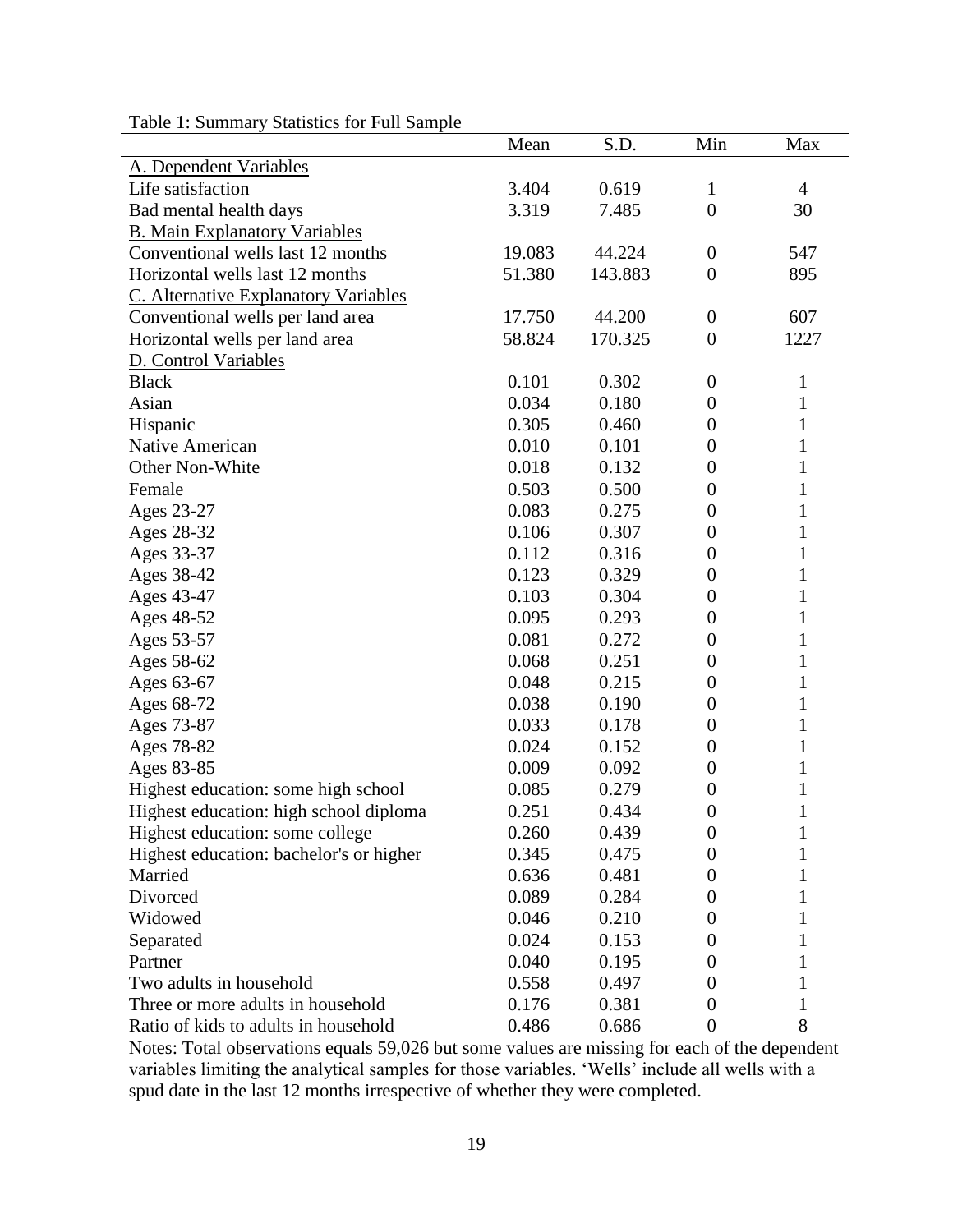|                                               | Observations | Mean    | Std. Dev. Min Max |                  |                |
|-----------------------------------------------|--------------|---------|-------------------|------------------|----------------|
| A. Full Sample                                |              |         |                   |                  |                |
| Life satisfaction                             | 56,318       | 3.404   | 0.619             | $\mathbf{1}$     | $\overline{4}$ |
| Bad mental health days                        | 57,940       | 3.319   | 7.485             | $\overline{0}$   | 30             |
| Conventional wells last 12 months             | 59,026       | 19.083  | 44.224            | $\boldsymbol{0}$ | 547            |
| Horizontal wells last 12 months               | 59,026       | 51.380  | 143.883           | $\boldsymbol{0}$ | 895            |
| <b>B. Dallas-Fort Worth Metropolitan Area</b> |              |         |                   |                  |                |
| Life satisfaction                             | 8,113        | 3.407   | 0.617             | $\mathbf{1}$     | $\overline{4}$ |
| Bad mental health days                        | 8,392        | 3.119   | 7.158             | $\boldsymbol{0}$ | 30             |
| Conventional wells last 12 months             | 8,511        | 5.762   | 11.508            | $\boldsymbol{0}$ | 113            |
| Horizontal wells last 12 months               | 8,511        | 172.521 | 240.418           | $\boldsymbol{0}$ | 895            |
| C. Full Sample Excluding DFW                  |              |         |                   |                  |                |
| Life satisfaction                             | 48,205       | 3.403   | 0.619             | 1                | $\overline{4}$ |
| Bad mental health days                        | 49,548       | 3.391   | 7.598             | $\boldsymbol{0}$ | 30             |
| Conventional wells last 12 months             | 50,515       | 23.854  | 50.225            | $\boldsymbol{0}$ | 547            |
| Horizontal wells last 12 months               | 50,515       | 7.988   | 16.615            | $\boldsymbol{0}$ | 263            |
| D. Large MSAs Excluding DFW                   |              |         |                   |                  |                |
| Life satisfaction                             | 18,861       | 3.404   | 0.624             | $\mathbf{1}$     | 4              |
| Bad mental health days                        | 19,453       | 3.269   | 7.379             | $\boldsymbol{0}$ | 30             |
| Conventional wells last 12 months             | 19,753       | 9.237   | 10.051            | $\boldsymbol{0}$ | 53             |
| Horizontal wells last 12 months               | 19,753       | 4.850   | 5.017             | $\boldsymbol{0}$ | 22             |
| E. Non-MSAs, Small, and Medium MSAs           |              |         |                   |                  |                |
| Life satisfaction                             | 29,344       | 3.401   | 0.613             | 1                | 4              |
| Bad mental health days                        | 30,095       | 3.540   | 7.856             | $\boldsymbol{0}$ | 30             |
| Conventional wells last 12 months             | 30,762       | 41.671  | 69.973            | $\boldsymbol{0}$ | 547            |
| Horizontal wells last 12 months               | 30,762       | 11.812  | 23.564            | $\boldsymbol{0}$ | 263            |

### Table 2: Summary Statistics for Main Variables by Subsample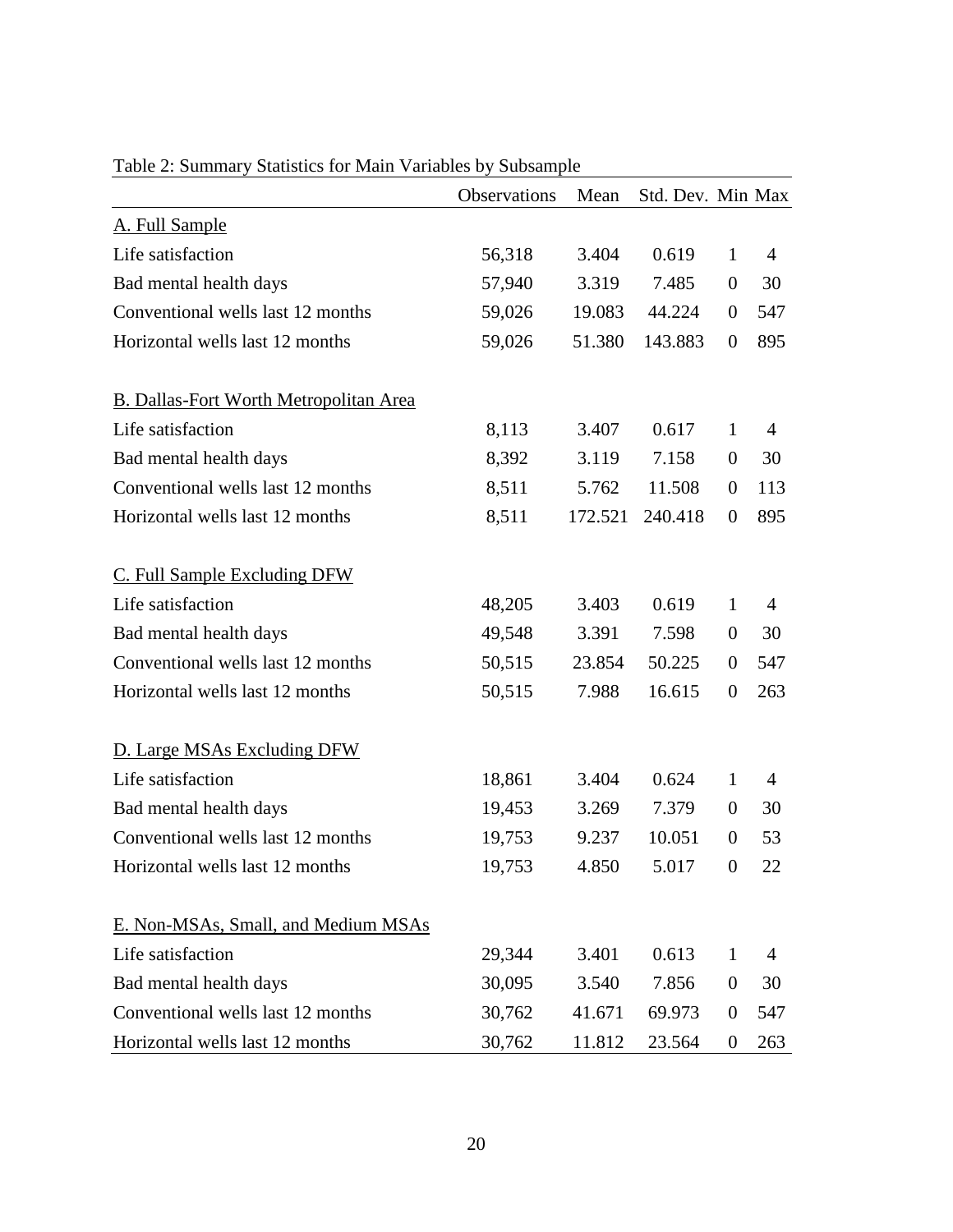|                                               | (1)                      | (2)                           |
|-----------------------------------------------|--------------------------|-------------------------------|
|                                               | <b>Life Satisfaction</b> | <b>Bad Mental Health Days</b> |
| A. Full Sample                                |                          |                               |
| Conventional wells                            | 0.00016                  | $-0.00037$                    |
|                                               | (0.00023)                | (0.00262)                     |
| Horizontal wells                              | $-0.00010***$            | $0.00152***$                  |
|                                               | (0.00003)                | (0.00031)                     |
| Observations                                  | 56,318                   | 57,940                        |
| <b>B. Dallas-Fort Worth Metropolitan Area</b> |                          |                               |
| Conventional wells                            | $-0.00124*$              | $-0.00528$                    |
|                                               | (0.00059)                | (0.00963)                     |
| Horizontal wells                              | $-0.00007**$             | $0.00242***$                  |
|                                               | (0.00003)                | (0.00034)                     |
| Observations                                  | 8,113                    | 8,392                         |
| C. Full Sample Excluding DFW                  |                          |                               |
| Conventional wells                            | 0.00028                  | 0.00022                       |
|                                               | (0.00025)                | (0.00268)                     |
| Horizontal wells                              | 0.00020                  | $-0.00036$                    |
|                                               | (0.00043)                | (0.00639)                     |
| Observations                                  | 48,205                   | 49,548                        |
| D. Large MSAs Excluding DFW                   |                          |                               |
| Conventional wells                            | 0.00172                  | $-0.02223$                    |
|                                               | (0.00154)                | (0.02509)                     |
| Horizontal wells                              | 0.00485                  | $-0.02169$                    |
|                                               | (0.00310)                | (0.02668)                     |
| <b>Observations</b>                           | 18,861                   | 19,453                        |
| E. Non-MSAs, Small, and Medium MSAs           |                          |                               |
| Conventional wells                            | 0.00026                  | 0.00142                       |
|                                               | (0.00024)                | (0.00246)                     |
| Horizontal wells                              | 0.00004                  | 0.00135                       |
|                                               | (0.00038)                | (0.00586)                     |
| Observations                                  | 29,344                   | 30,095                        |

Table 3: Effects of Energy Wells on Subjective Well-being Outcomes for Different Samples

Notes: standard errors in parentheses are clustered by county. Regressions include controls for individual characteristics listed in Table 1 and dummies for county and month-year. \*Significant at 10% level; \*\*Significant at 5% level; \*\*\*Significant at 1% level.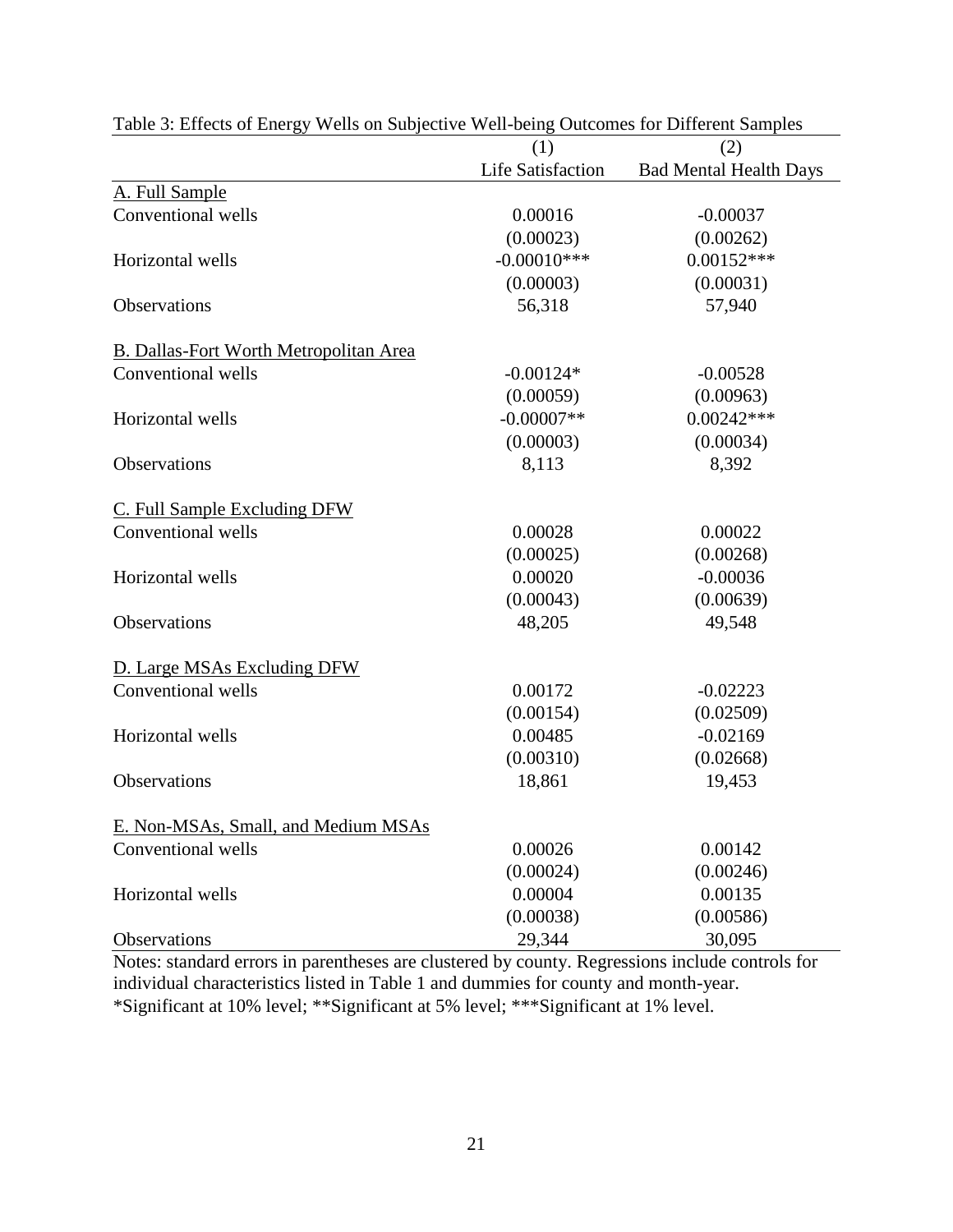| (1)               | (2)                           |
|-------------------|-------------------------------|
| Life Satisfaction | <b>Bad Mental Health Days</b> |
|                   |                               |
| $-0.00009$        | 0.00088                       |
| (0.00019)         | (0.00171)                     |
| $-0.00009$ ***    | $0.00121***$                  |
| (0.00002)         | (0.00029)                     |
|                   |                               |
| $-0.00108*$       | $-0.00429$                    |
| (0.00053)         | (0.00868)                     |
| $-0.00006*$       | $0.00205***$                  |
| (0.00003)         | (0.00029)                     |
|                   |                               |

Table 4: Sensitivity of Main Results to Measuring Wells Relative to County Land Area

Notes: standard errors in parentheses are clustered by county. Regressions include controls for individual characteristics listed in Table 1 and dummies for county and month-year. \*Significant at 10% level; \*\*\*Significant at 1% level.